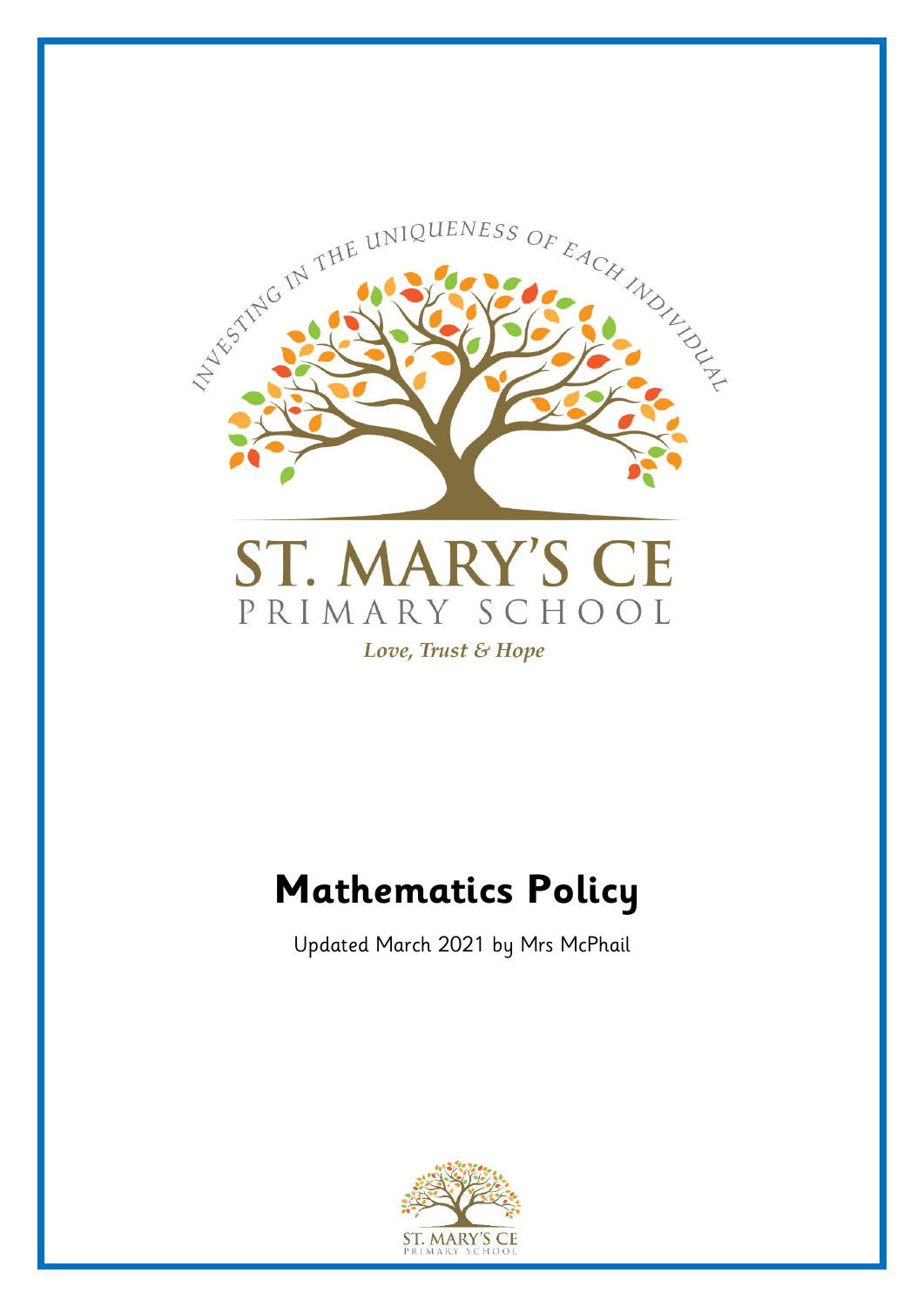#### Contents:

# Statement of intent

- 1. Legal framework
- 2. Roles and responsibilities
- 3. Early years provision
- 4. The national curriculum
- 5. [Cross-curricular links](#page-21-0)
- 6. Teaching and learning
- 7. Planning
- 8. Assessment and reporting
- 9. Resources
- 10. Equal opportunities
- 11. Monitoring and review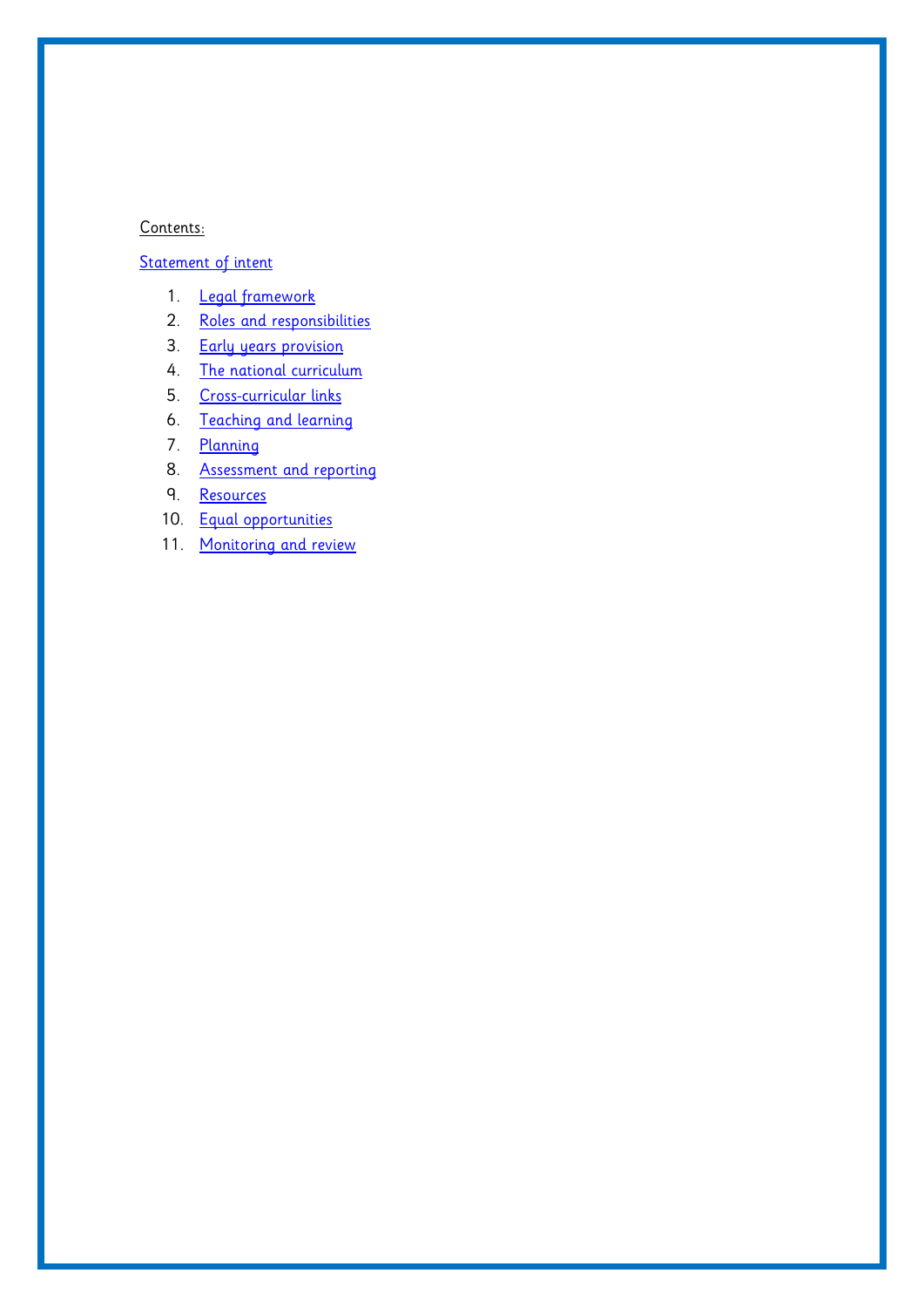## **Statement of intent**

The 2014 National Curriculum for Maths aims to ensure that all children:

- Become fluent in the fundamentals of Mathematics
- Are able to reason mathematically
- Can solve problems by applying their Mathematics

St Mary's recognises that maths is both a key skill within school, and a life skill to be utilised through everyday experiences. We want all children to enjoy Mathematics and to experience success in the subject, as well as an appreciation of the beauty and power of Mathematics.

Through the teaching of maths, we aim to develop:

- A positive attitude towards maths and a recognition of the importance of maths in the wider world.
- The children's curiosity about the subject, through a process of enquiry and experiment.
- An ability to solve problems and think logically in order to work systematically and accurately.
- An ability to work both independently and in cooperation with others.
- Competence and confidence in pupils' maths knowledge, concepts and skills.
- An appreciation of the creative aspects of maths and an awareness of its aesthetic appeal.

Article 29: Education must develop every child's personality, talents and abilities to the full. It must encourage the child's respect for human rights, as well as respect for their parents, their own and other cultures, and the environment.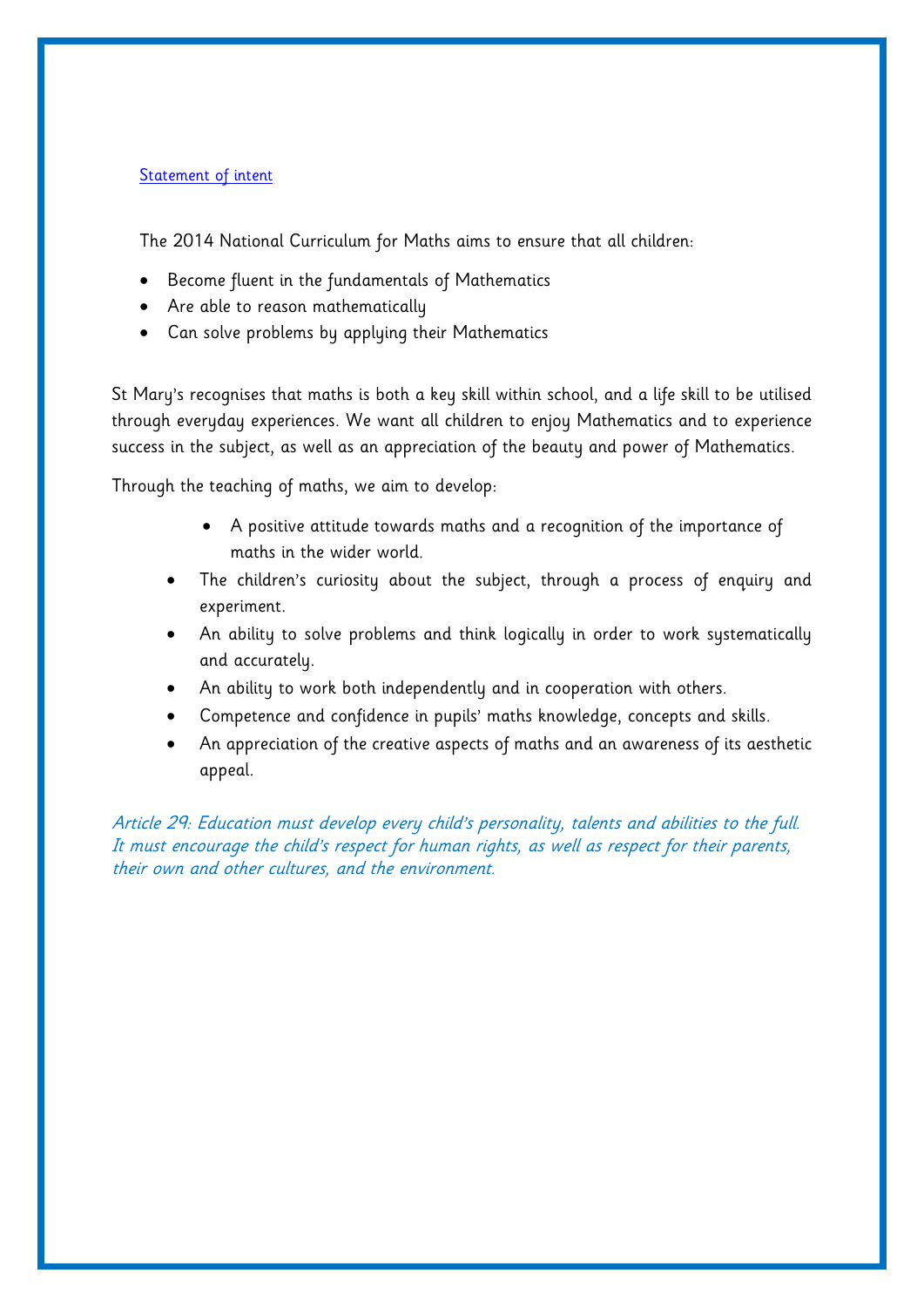# **1. Legal framework**

- 1.1. This policy has due regard to statutory guidance including, but not limited to, the following:
	- DfE (2013) 'National curriculum in England: Mathematics programmes of study'
	- DfE (2017) 'Statutory framework for the early years foundation stage'

# **2. Roles and responsibilities**

- 2.1. The subject leader, Mrs McPhail, is responsible for:
	- Preparing policy documents, curriculum plans and schemes of work for the subject.
	- Reviewing changes to the national curriculum and advising on their implementation.
	- Monitoring the learning and teaching of maths, providing support for staff where necessary.
	- Ensuring the continuity and progression from year group to year group.
	- Encouraging staff to provide effective learning opportunities for pupils.
	- Through ongoing involvement in the DfE funded Maths Hubs programme, the subject leader will keep up to date on current developments in Maths education and disseminate information to colleagues, to help develop colleagues' expertise.
	- Organising the deployment of resources and carrying out an annual audit of all maths-related resources.
	- Liaising with teachers across all phases.
	- Communicating developments in the subject to all teaching staff.
	- Leading staff meetings and providing staff members with the appropriate training.
	- Organising, providing and monitoring CPD opportunities in the subject.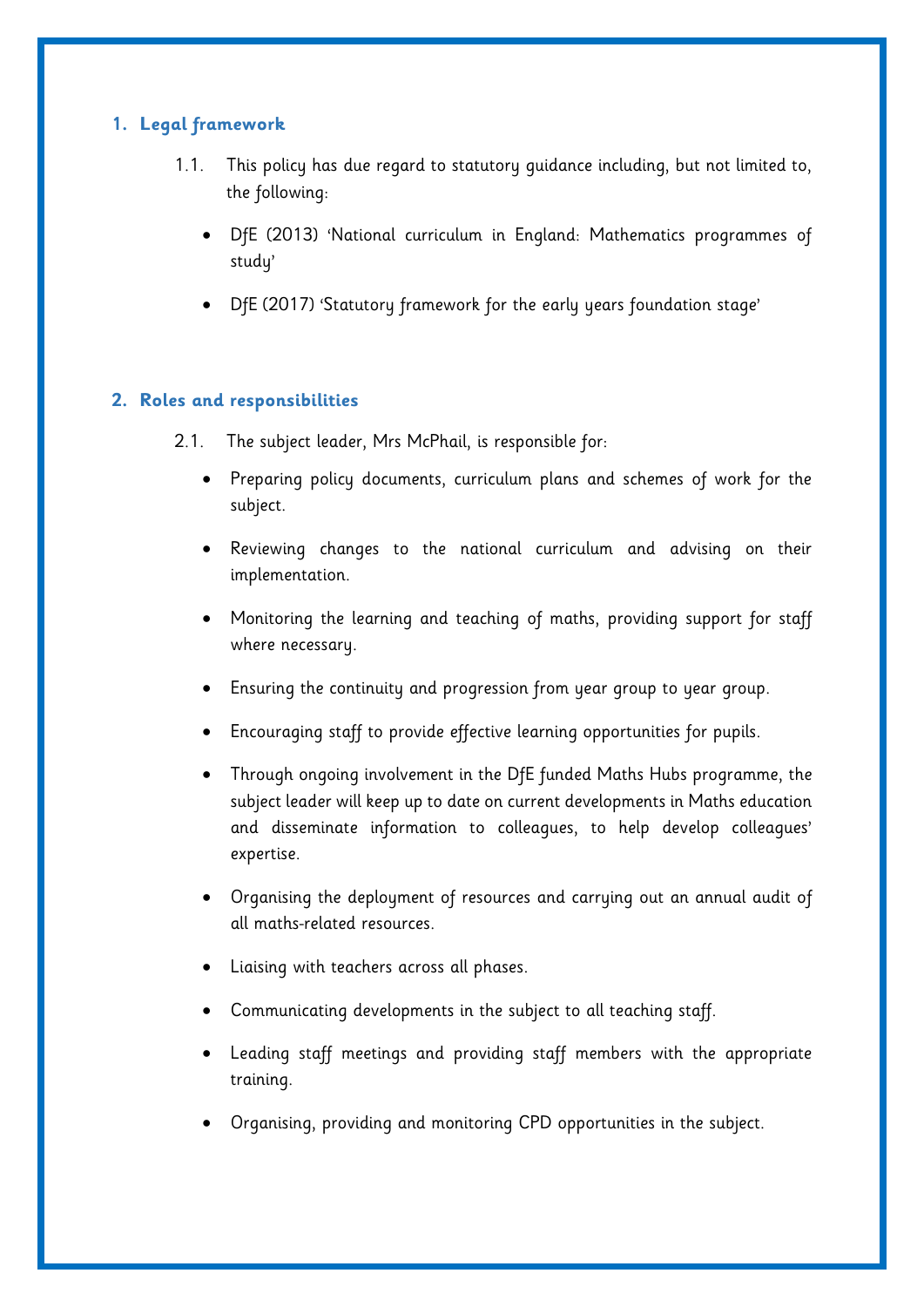- Ensuring common standards are met for recording and assessing pupil performance.
- Advising on the contribution of maths to other curriculum areas, including cross-curricular and extra-curricular activities.
- Collating assessment data and setting new priorities for the development of maths in subsequent years.
- The subject leader will raise the profile of Maths at St Mary's Primary School through promoting whole school participation in 'Barvember' (White Rose) and look for opportunities to apply Maths skills in real life situations eg participation in events such as 'Make £5 Grow' scheme by Virgin Media and STEM initiatives eg ' Tees Valley TrailBlazers'.
- The subject leader will extend relationships and make contacts beyond the school.
- The subject leader will identify and develop opportunities for parents/carers to become more involved in Maths education.
- 2.2. The classroom teacher is responsible for:
	- Acting in accordance with this policy.
	- Ensuring progression of pupils' mathematical skills, with due regard to the national curriculum.
	- Planning lessons effectively, ensuring a range of teaching methods are used to cover the content of the national curriculum.
	- Liaising with the subject leader about key topics, resources and support for individual pupils.
	- Monitoring the progress of pupils in their class and reporting this on an annual basis to parents.
	- Reporting any concerns regarding the teaching of the subject to the subject leader or a member of the senior leadership team (SLT).
	- Undertaking any training that is necessary in order to effectively teach the subject.
- 2.3. The special educational needs coordinator (SENCO) is responsible for: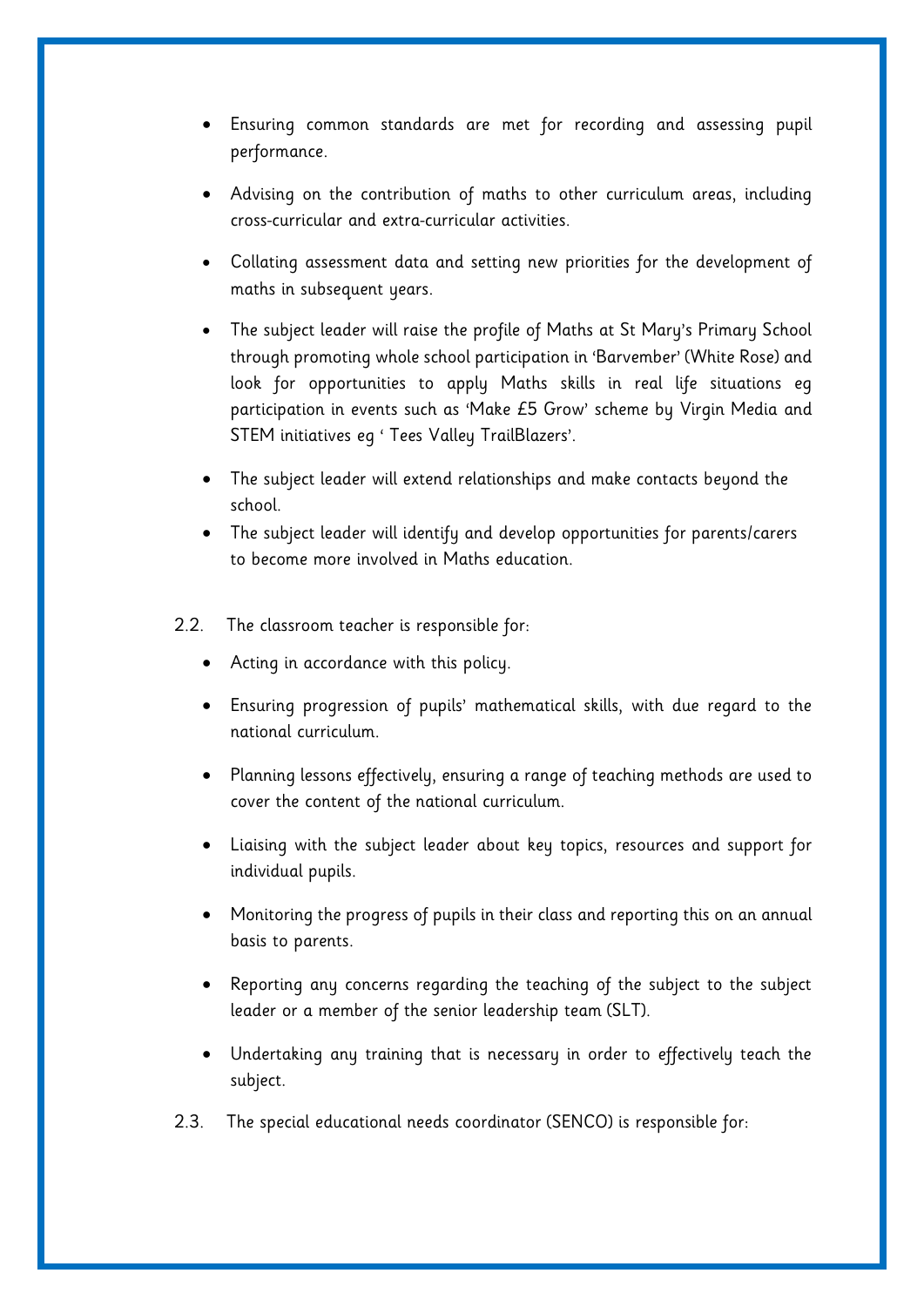- Liaising with the subject leader in order to implement and develop maths throughout the school.
- Organising and providing training for staff regarding the maths curriculum for pupils with special educational needs and disabilities (SEND).
- Advising staff how best to support pupils' needs.
- Advising staff on the inclusion of mathematical objectives in pupils' individual education plans.
- Advising staff on the use of teaching assistants in order to meet pupils' needs.
- 2.4. The school recognises that parents and carers have a valuable role to play in supporting their child's mathematical learning.
	- An overview of the Maths curriculum is available on the school's website, as well as guidance in the progression in calculation methods used by the school.
	- The curriculum newsletter, sent home by each year group, also outlines the Maths topics to be covered each half term.
	- Parents and carers are encouraged to speak to their child's Maths teacher at any point during the year, either informally or by making a specific appointment.

# **3. Early years provision**

3.1.The curriculum for EYFS should underpin all future learning by supporting, fostering, promoting and developing children's mathematics with opportunities to develop their understanding of number, measurement, pattern, shape and space, by providing a broad range of contexts in which they can explore, enjoy, learn, practise and talk about them.

3.2. The overall aim of the Foundation Stage for Mathematics is that children achieve the Early Learning Goals and work towards a dedicated maths session each day, in preparation for Key Stage One.

3.3.Throughout the week a child will work with an adult - either a teacher or a supporting adult - on a task. This supports assessment on a daily basis, as well as providing individual feedback to children, ensuring that children receive immediate intervention as required during the supported focus activity.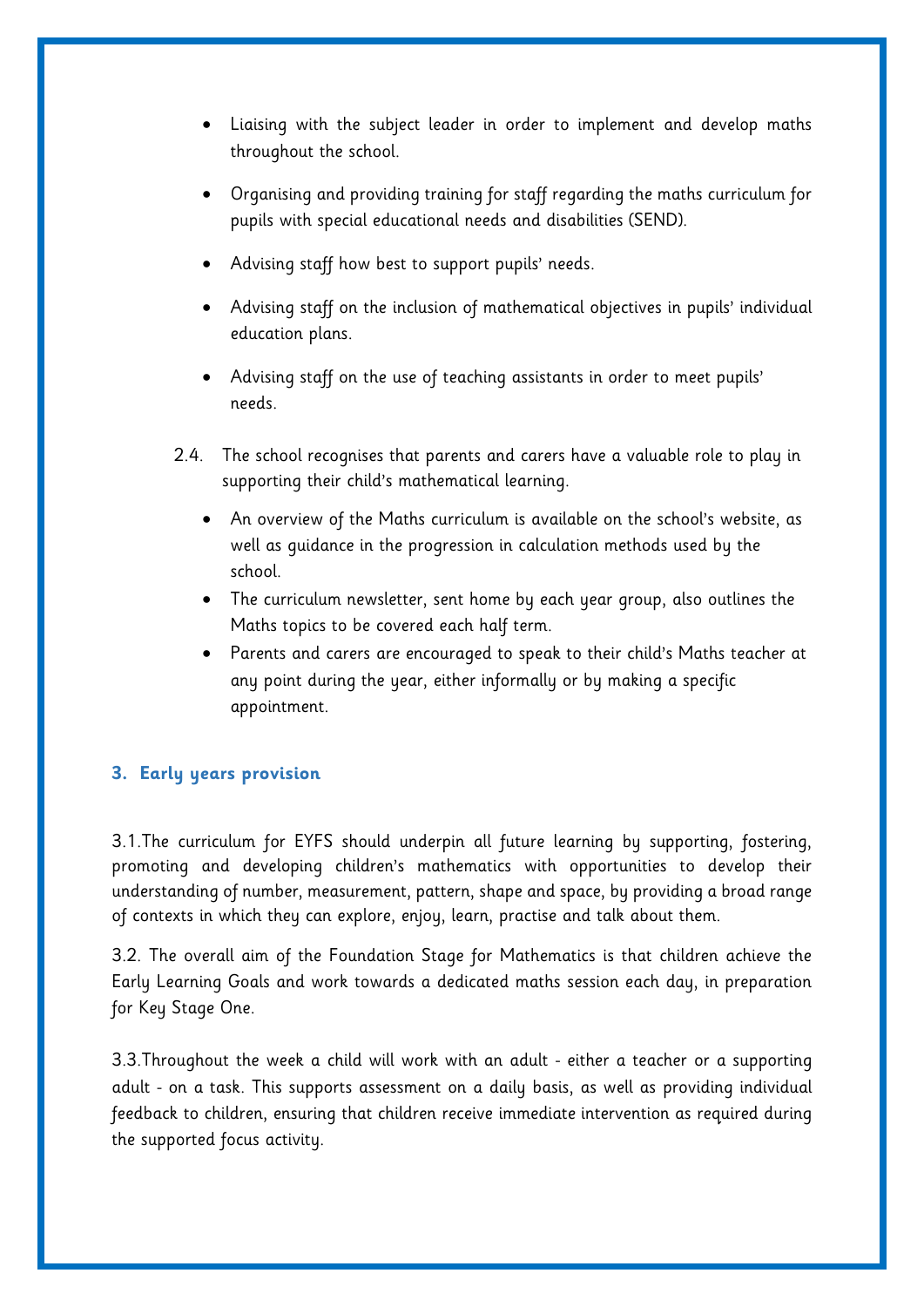3.4. In addition to these planned independent activities, children also have the opportunity to self-select Maths resources to consolidate their learning during child-initiated activities. We recognise the importance of play-based learning and therefore encourage children to develop their understanding during their play. Such opportunities are provided in both the inside and outside environment.

3.5. In Reception, the children are introduced to a three part lesson. This consists of:

- 1. Whole class oral and mental starter.
- 2. Whole class main teaching.
- 3. Focus activity.

3.6. During EYFS, pupils will be taught to:

- Count with numbers from 1 to 20, placing them in order and naming the number that is one more or less than a given number.
- Use quantities and objects to add and subtract two single-digit numbers, and count forwards or backwards to find the answer.
- Solve problems, including doubling, halving and sharing.
- Use everyday language to talk about size, weight, capacity, position, distance, time and money in order to compare quantities and objects, and solve problems.
- Recognise, create and describe patterns.
- Use mathematical language to describe everyday objects and shapes.
- The children are taught these concepts using physical resources, pictorial resources, songs, games and role-play.

#### **4. The national curriculum**

- 4.1. The national curriculum is followed and provides a full breakdown of the statutory content to be taught within each unit.
- 4.2. **Implementation**: The content and principles underpinning the 2014 Mathematics curriculum and the Maths curriculum at St Mary's reflect those found in high-performing education systems internationally, particularly those of east and south-east Asian countries such as Singapore, Japan, South Korea and China.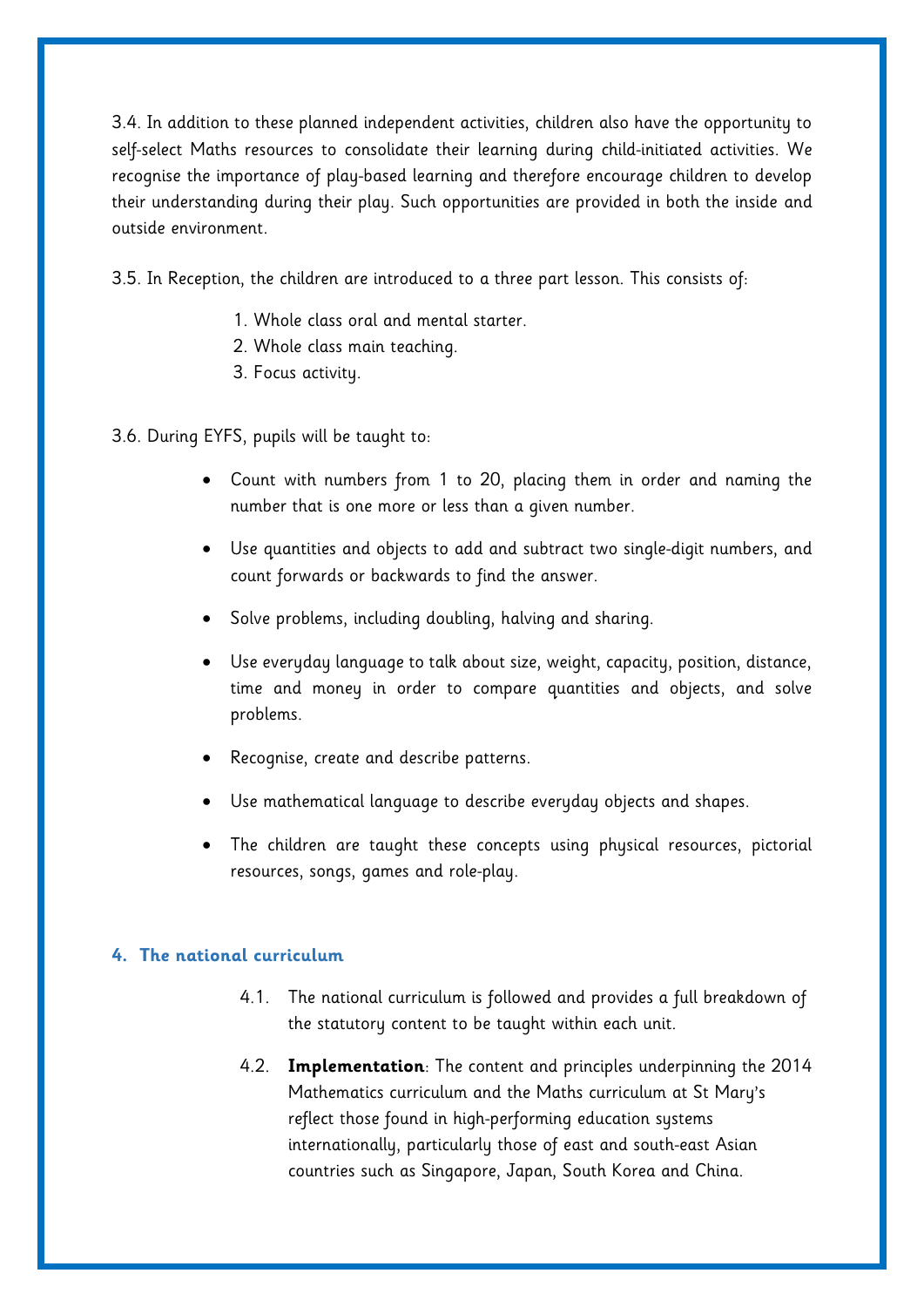4.3. These principles and features characterise this approach and convey how our curriculum is implemented:

• Teachers reinforce an expectation that all children are capable of achieving high standards in Mathematics.

• The large majority of children progress through the curriculum content at the same pace. Differentiation is achieved by emphasising deep knowledge and through individual support and intervention.

• Teaching is underpinned by methodical curriculum design and supported by carefully crafted lessons and resources to foster deep conceptual and procedural knowledge.

• Practice and consolidation play a central role. Carefully designed variation within this builds fluency and understanding of underlying mathematical concepts.

• Teachers use precise questioning in class to test conceptual and procedural knowledge and assess children regularly to identify those requiring intervention, so that all children keep up.

4.4. To ensure whole school consistency and progression, the school uses the DfE approved 'Power Maths' scheme. This is fully aligned with the White Rose Maths scheme and the school's ongoing engagement with the DFE funded Maths Hubs programme continues to ensure that staff understand the pedagogy of the approach.

4.5. Mathematical topics are taught in blocks, to enable the achievement of 'mastery' over time. Each lesson phase provides the means to achieve greater depth, with more able children being offered rich and sophisticated problems, as well as exploratory, investigative tasks, within the lesson as appropriate.

## 4.6. **In Year 1, pupils will be taught to:**

# • **Number and place value**

- Count to 100, forwards and backwards, beginning with 0 or 1, from any number.
- Count, read, and write numbers from 1 to 100.
- Count in multiples of 2, 5, and 10.
- Identify one more and one less from a number.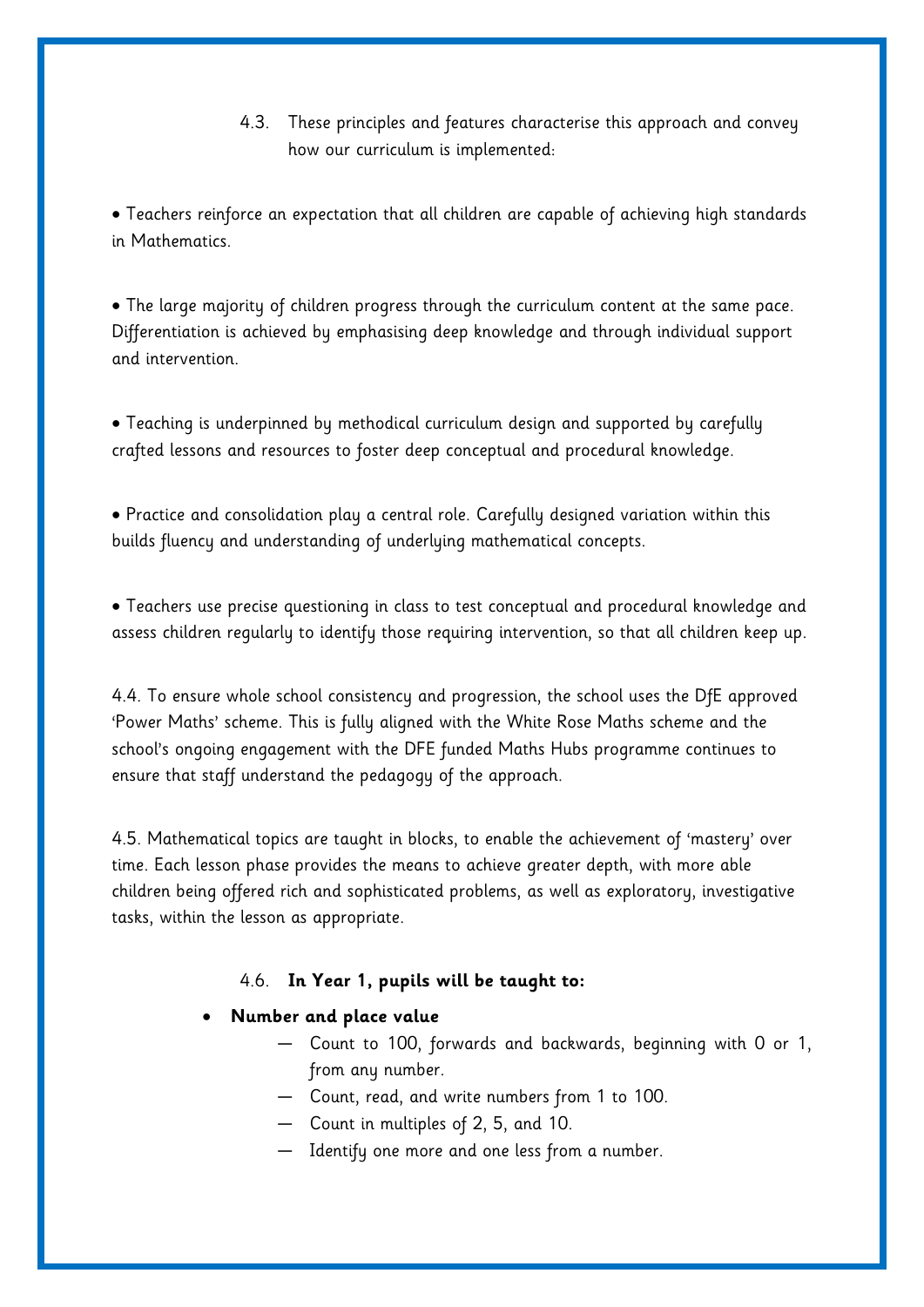- Identify and represent numbers using objects and pictures (using a number line) and use language of: equal to, more than, less than (fewer), most, least.
- Read and write numbers from 1 to 20 in numerals and words.

## • **Addition and subtraction**

- Read, write, and interpret statements involving addition, subtraction, and equals signs.
- Represent and use number bonds and related subtraction facts within 20.
- Add and subtract one and two-digit numbers to 20, including 0.
- Solve one-step problems which involve addition and subtraction.

## • **Multiplication and division**

Solve one-step problems using multiplication and division, calculating the answer using concrete objects and pictorial representations.

## • **Fractions**

- Recognise, find and name a half as 1 of 2 equal parts.
- Recognise, find and name a quarter as 1 of 4 equal parts.

#### • **Measurement**

- Compare, describe and solve practical problems for lengths and heights, weight, time, capacity and volume.
- Measure and begin to record lengths and heights, weight, time, capacity and volume.
- Recognise and know the value of different denominations of coins and notes.
- Sequence events in chronological order using language.
- Recognise and use language relating to dates, including days of the week, weeks, months, and years.
- Tell the time to the hour and half past the hour, and draw the hands on a clock face to show these times.

#### • **Properties of shapes**

— Recognise and name common 2D and 3D shapes.

#### • **Position and direction**

- Describe position, direction and movement, including whole, half, quarter and three-quarter turns.
- 4.7. **In Year 2, pupils will be taught to:**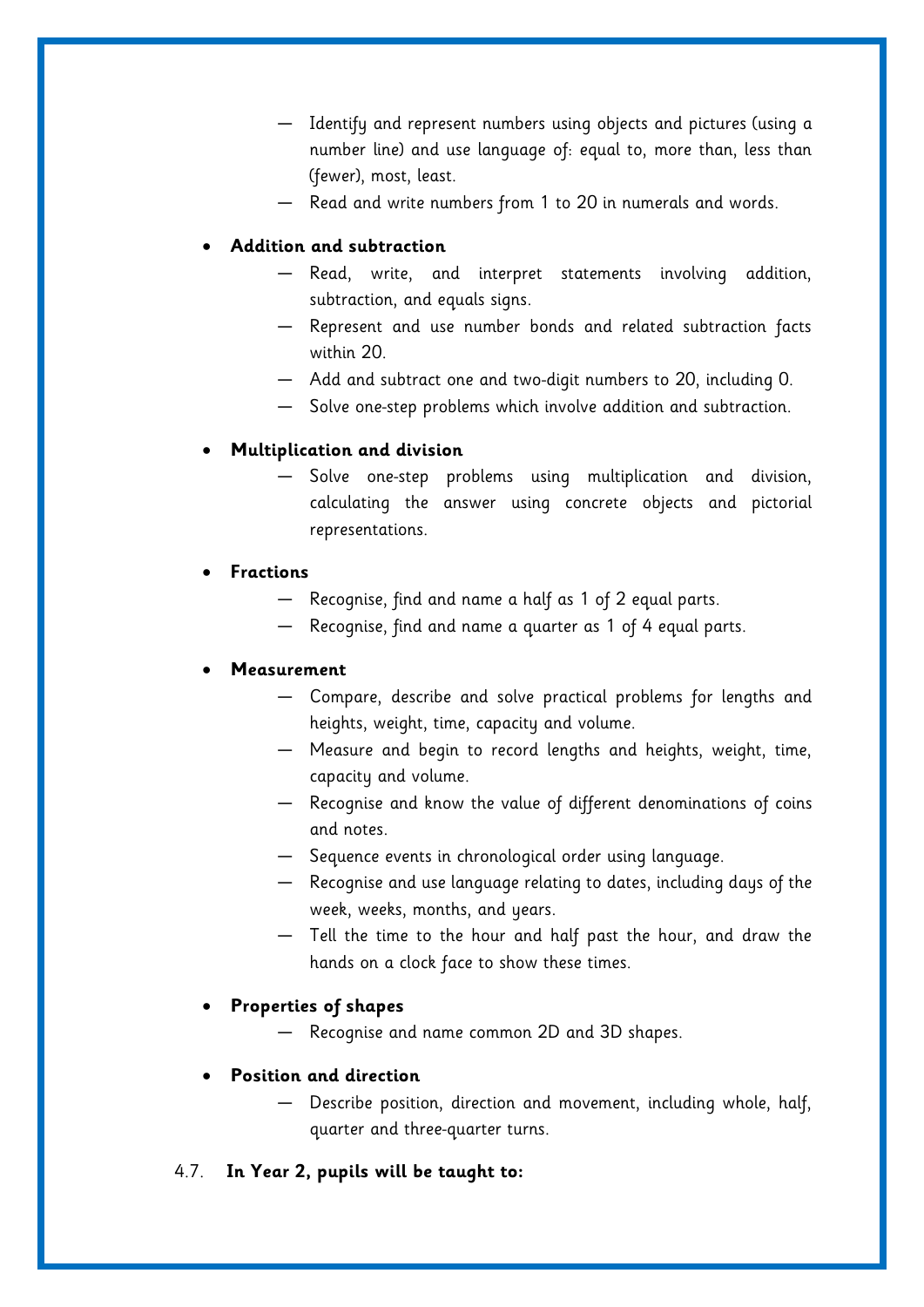## • **Number and place value**

- Count in steps of two, three and five from 0, and in 10s from any number, forwards and backwards.
- Recognise the place value of each digit in a two-digit number.
- Identify, represent and estimate numbers using different depictions, including the number line.
- $-$  Compare and order numbers from 0 to 100, using q, G and  $=$  signs.
- Read and write numbers 1 to 100 in numerals and words.
- Use place value and number facts to solve problems.

#### • **Addition and subtraction**

- Solve problems with addition and subtraction using concrete objects and pictorial representations.
- Apply increasing knowledge of mental and written methods.
- Recall and use addition and subtraction facts to 20, and derive and use related facts up to 100.
- Add and subtract numbers using concrete objects, pictorial representations, and mentally – including a two-digit number and 1s, a two-digit number and 10s, two two-digit numbers, and adding three one-digit numbers.
- Show that the addition of two numbers can be done in any order and subtraction of one number from another cannot.
- Recognise and use the inverse relationship between addition and subtraction, and use this to check calculations and solve missing number problems.

#### • **Multiplication and division**

- Recall and use multiplication and division facts for the 2, 5, and 10 multiplication tables.
- Recognise odd and even numbers.
- Calculate mathematical statements for multiplication and division within the multiplication tables and write them using  $x$ ,  $\div$ , and = signs.
- Show that multiplication of two numbers can be done in any order, and division of one number by another cannot.
- Solve problems involving multiplication and division using materials, arrays, repeated addition, mental methods, and multiplication and division facts.
- **Fractions**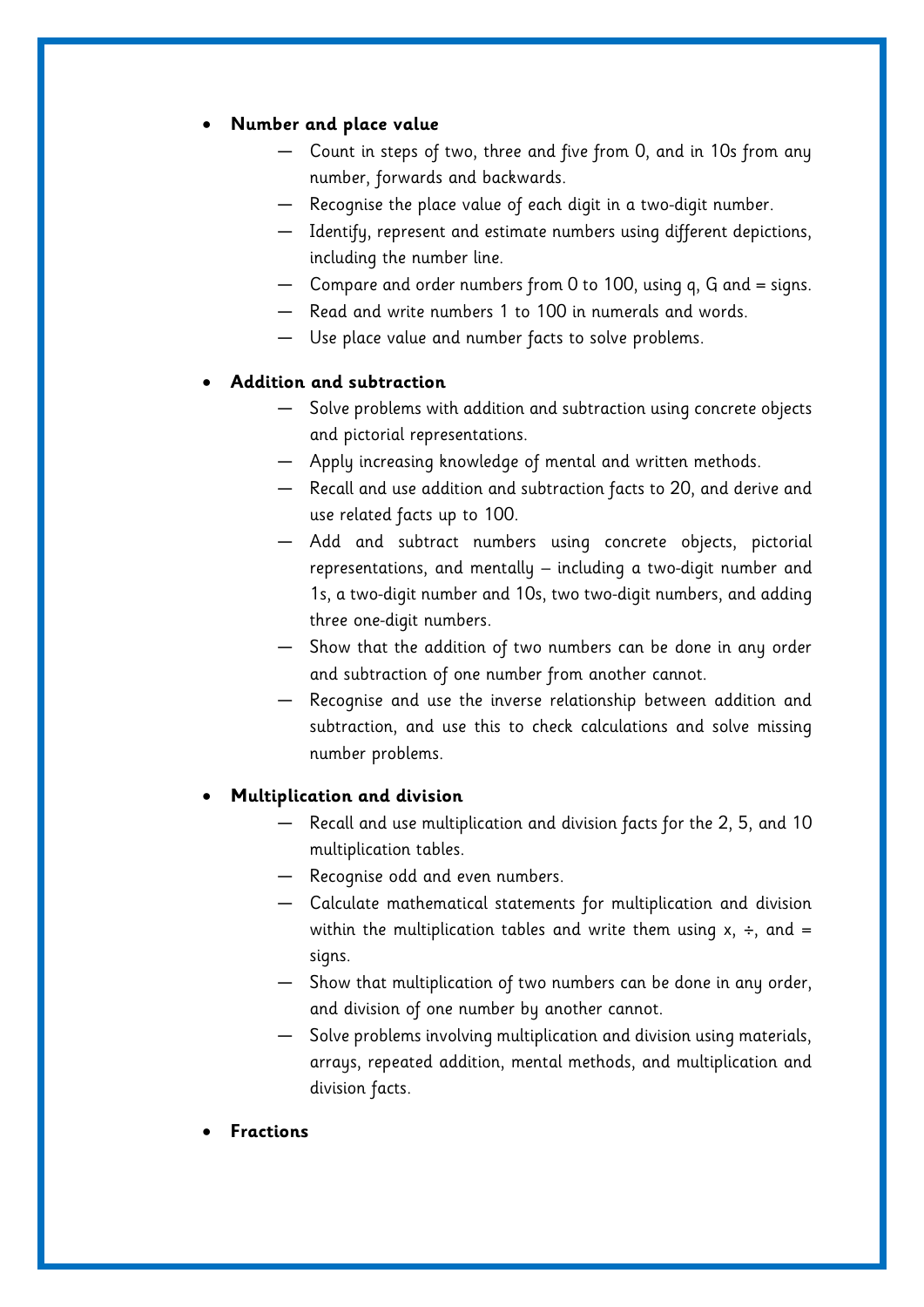- Recognise, find, name, and write fractions of a length, shape, set of objects or quantity.
- Write simple fractions and recognise their equivalence, e.g.  $\frac{1}{2}$  and  $\frac{2}{4}$ .

#### • **Measurement**

- Choose and use appropriate standard units to estimate and measure length/height in any direction, mass, temperature, and capacity to the nearest appropriate unit.
- Compare and order lengths, heights, mass, volume/capacity, and record the results using  $G$ , q and  $=$ .
- $-$  Recognise and use symbols for pounds  $(E)$  and pence (p), and combine amounts to make a particular value.
- Find different combinations of coins that equal the same amounts of money.
- Solve simple problems in a practical context, e.g. giving change.
- Compare and order intervals of time.
- Tell and write the time to five minutes, including quarter past/to the hour, and draw the hands on a clock face to show these times.
- Know the number of minutes in an hour and the number of hours in a day.

## • **Properties of shapes**

- Identify and describe the properties of 2D shapes, including the number of sides, and line symmetry in a vertical line.
- Identify and describe the properties of 3D shapes, including the number of edges, vertices and faces.
- Identify 2D shapes on the surface of 3D shapes.
- Compare and sort common 2D and 3D shapes using everyday objects.

#### • **Position and direction**

- Order and arrange combinations of mathematical objects in patterns and sequences.
- Use mathematical vocabulary to describe position, direction and movement, including movement in a straight line, distinguishing between rotation as a turn, and in terms of right angles for quarter, half and three-quarter turns.
- **Statistics**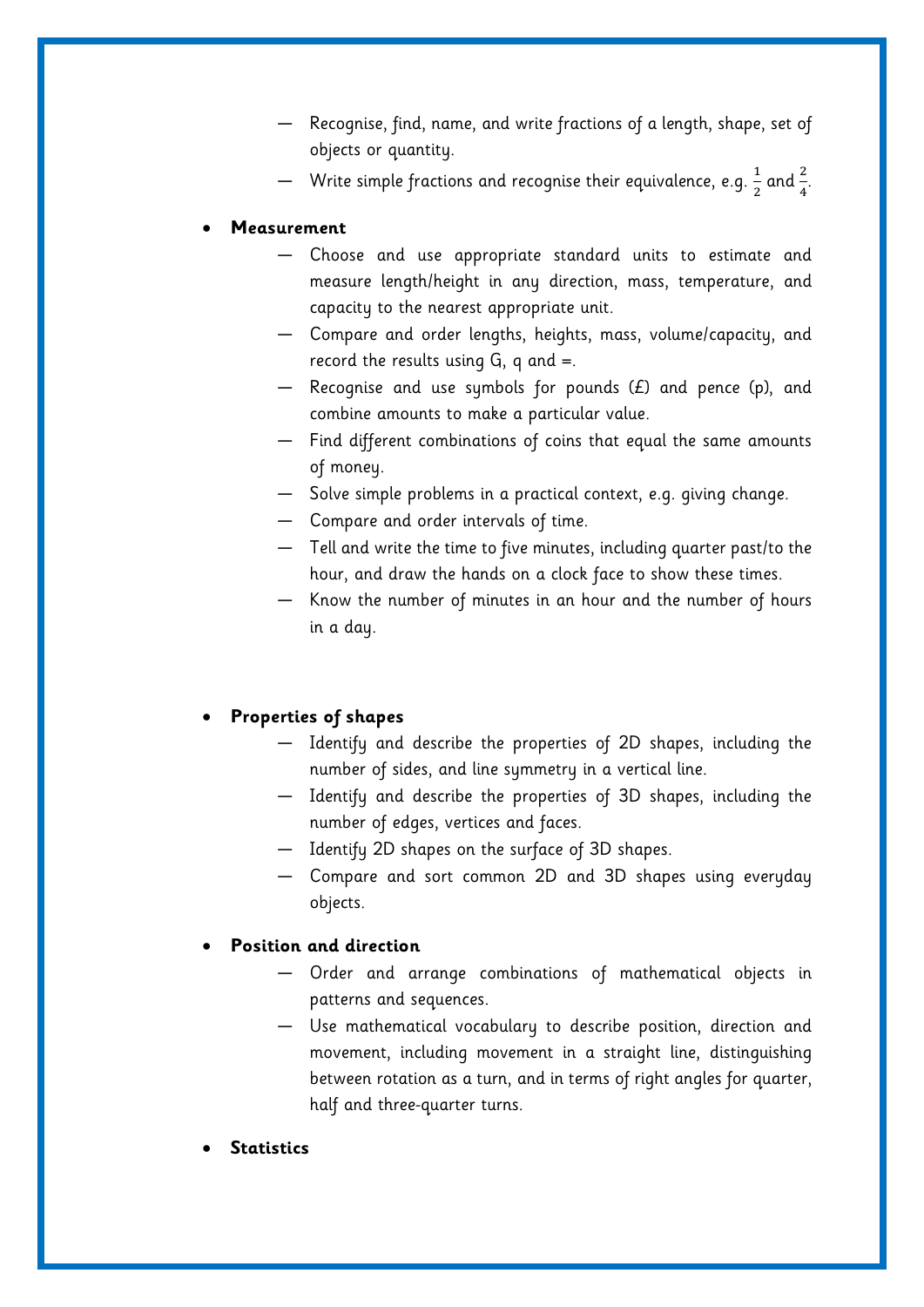- Interpret and construct simple pictograms, tally charts, block diagrams and tables.
- Ask and answer simple questions by counting the number of objects in each category and sorting the categories by quantity.
- Ask and answer questions about totalling and comparing data.

#### **In Year 3, pupils will be taught to:**

#### • **Number and place value**

- Count from 0 in multiples of 4, 8, 50 and 100, finding 10 or 100 more or less than a given number.
- Recognise the place value of each digit in a 3-digit number (100s, 10s, 1s).
- Compare and order numbers up to 1,000.
- Identify, represent and estimate numbers using different representations.
- Read and write numbers up to 1,000 in numerals and in words.
- Solve number problems and practical problems involving these concepts.

#### • **Addition and subtraction**

- Add and subtract numbers mentally, including a three-digit number and 1s, a three-digit number and 10s, and a three-digit number and 100s.
- Add and subtract numbers with up to three digits, using formal written methods of columnar addition and subtraction.
- Estimate the answer to a calculation and reverse operations to check answers.
- Solve problems, including missing number problems, using number facts, place value, and more complex addition and subtraction.

#### • **Multiplication and division**

- Recall and use multiplication and division facts for the 3, 4 and 8 multiplication tables.
- Write and calculate mathematical statements for multiplication and division using the multiplication tables, including for two-digit numbers times one-digit numbers, using mental maths and progressing to formal written methods.
- Solve problems, including missing number problems, involving multiplication and division – including positive integer scaling problems and correspondence problems in which 'n' objects are connected to 'm' objects.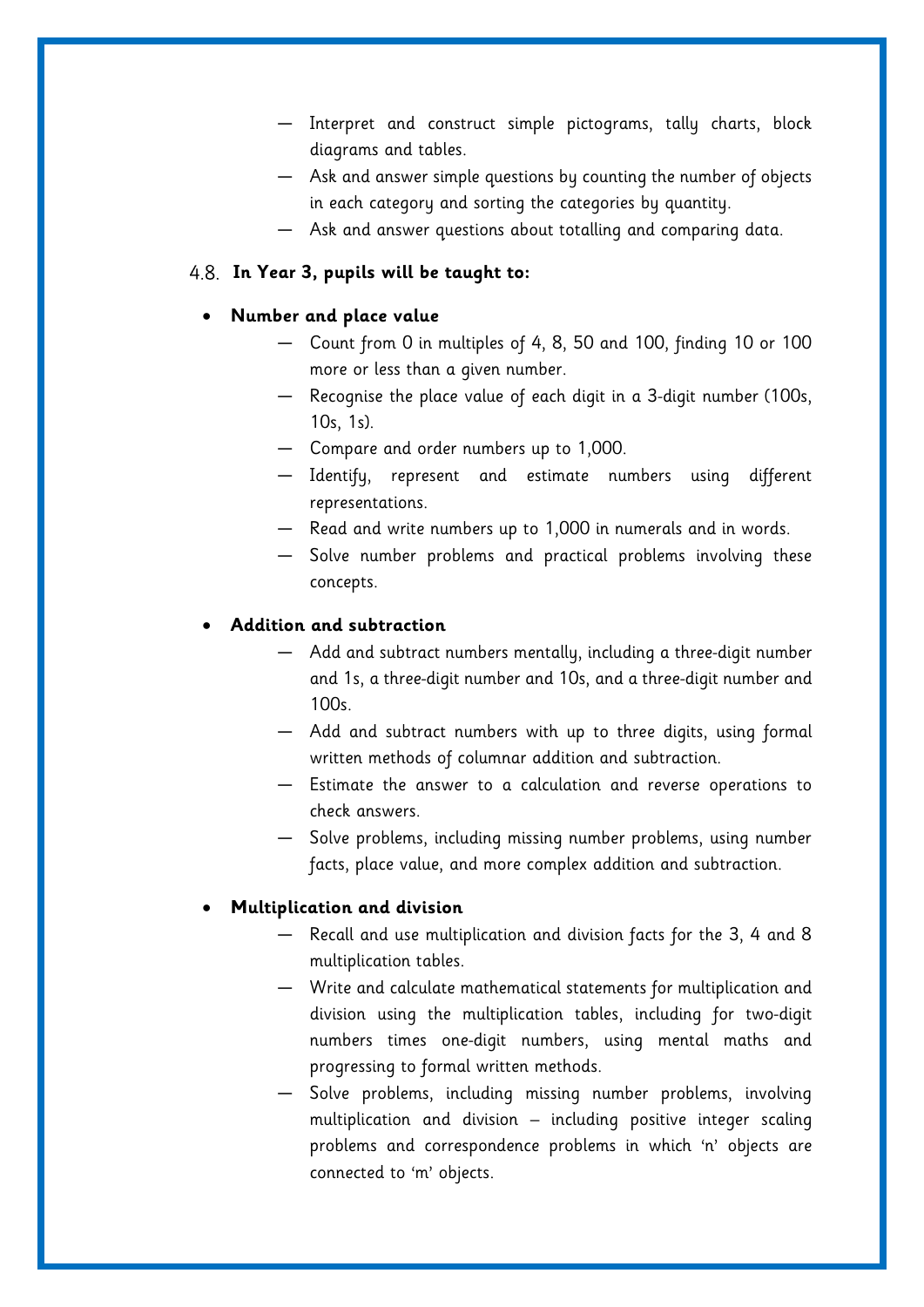#### • **Fractions**

- Distinguish what tenths are.
- Count up and down in tenths.
- Distinguish, find and write fractions of a discrete set of objects: unit fractions and non-unit fractions with small denominators.
- Distinguish and use fractions as numbers: unit fractions and nonunit fractions with small denominators.
- Distinguish and show, using diagrams, equivalent fractions with small denominators.
- Add and subtract fractions with the same denominator within one whole.
- Compare and order unit fractions, and fractions with the same denominators.
- Solve problems that involve all of the above.

#### • **Measurement**

- Measure, compare, add and subtract lengths, mass, volume/capacity.
- Measure the perimeter of simple 2D shapes.
- Add and subtract amounts of money to give change.
- Tell and write the time from an analogue clock, including using Roman numerals from I to XII, and 12-hour and 24-hour clocks.
- Estimate, record, compare and read times, with increasing accuracy to the nearest minute.
- Use vocabulary such as o'clock, am/pm, morning, afternoon, noon, and midnight.
- Distinguish the number of seconds in a minute and the number of days in each month, year and leap year.
- Compare the durations of events.

#### • **Properties of shapes**

- Draw 2D shapes and make 3D shapes using modelling materials; recognise 3D shapes in different orientations and describe them.
- Recognise angles as a property of a shape or a description of a turn.
- Identify right angles and distinguish that two right angles make a half-turn, three make three-quarters of a turn, and four a complete turn.
- Identify whether angles are greater than or less than a right angle.
- Identify horizontal and vertical lines, and pairs of perpendicular and parallel lines.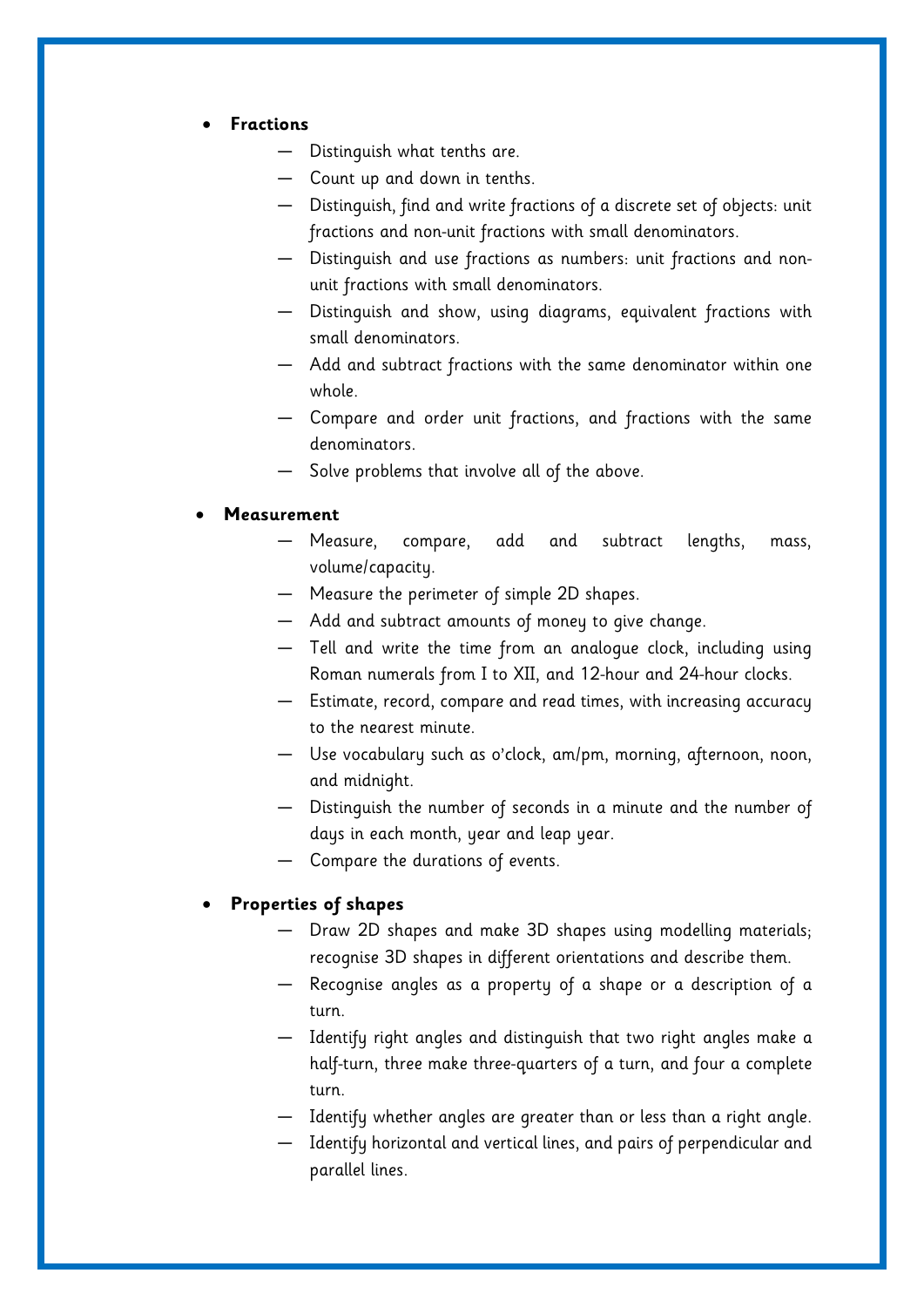## • **Statistics**

- Show data using bar charts, pictograms and tables.
- Solve one and two-step data using bar charts, pictograms and tables.

## 4.9. **In Year 4, pupils will be taught to:**

#### • **Number and place value**

- Count in multiples of 6, 7, 9, 25 and 1,000.
- Find 1,000 more or less than a chosen number.
- Count negative numbers from 0.
- Recognise place value of each digit of a four-digit number.
- Recognise, represent and estimate numbers using different representations.
- Round any number to the nearest 10, 100 or 1,000.
- Solve number and practical problems that involve all of the above, and with increasingly large numbers.
- Read Roman numerals to 100 (I to C) and know that over time, the numeral system changed to include the concept of 0 and place value.

## • **Addition and subtraction**

- Add and subtract numbers with up to four digits using formal written methods, and columnar addition and subtraction where necessary.
- Estimate and use inverse operations to check the answers to a calculation.
- Solve addition and subtraction two-step problems in different contexts, deciding which operations to use and why.

#### • **Multiplication and division**

- Use multiplication and division facts for tables up to 12x12
- Use place value, known and derived facts to multiply and divide mentally, including: multiplying by 0 and one; dividing by one; multiplying together three numbers.
- Recognise and use factor pairs and commutativity in mental calculations.
- Multiply two-digit and three-digit numbers by a one-digit number using formal written layout.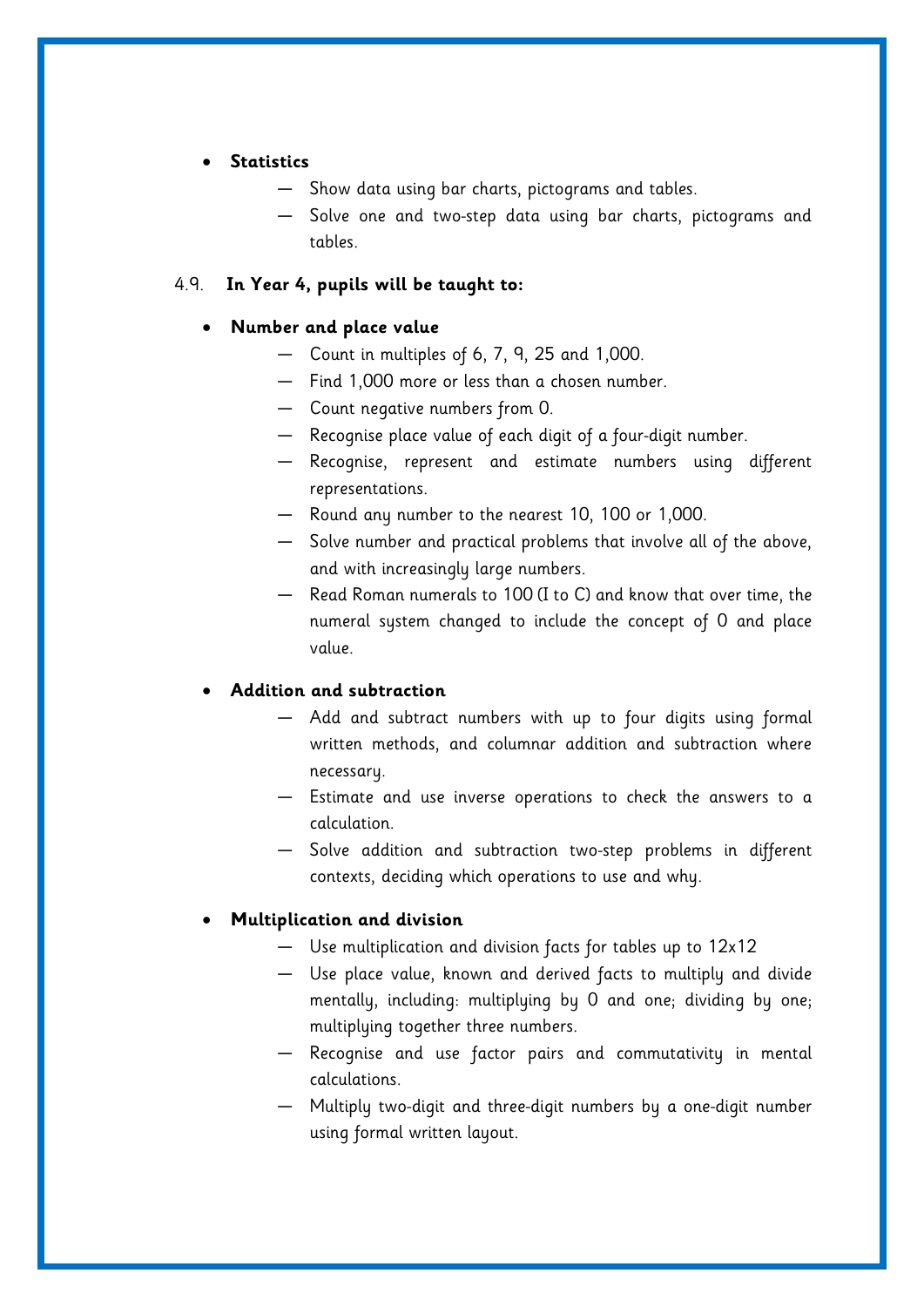Solve problems involving multiplying and adding, including using the distributive law to multiply two-digit numbers by one digit, integer scaling problems, and harder correspondence problems such as 'n' objects connected to 'm' objects.

# • **Fractions (including decimals)**

- Recognise and show, using diagrams, families of common equivalent fractions.
- Count up and down in hundredths; recognise that hundredths arise when dividing an object by 100 and dividing tenths by 10.
- Solve problems involving increasingly harder fractions to calculate quantities, and fractions to divide quantities, including non-unit fractions where the answer is a whole number.
- Add and subtract fractions with the same denominator.
- Recognise and write decimal equivalents of any number of tenths or hundredths.
- Identify and write decimal equivalents to  $\frac{1}{4}$ ,  $\frac{1}{2}$  $\frac{1}{2}$ ,  $\frac{3}{4}$ 4
- Find the effect of dividing a one or two-digit number by 10 and 100, identifying the value of the digits in the answer as ones, tenths and hundredths.
- Round decimals with one decimal place to the nearest whole number.
- Compare numbers with the same number of decimal places, up to two decimal places.
- Solve simple measure and money problems, involving fractions and decimals, to two decimal places.

## • **Measurement**

- Convert between different units of measurement.
- Measure and calculate the perimeter of a rectilinear figure in centimetres and metres.
- Find the area of rectilinear shapes by counting squares.
- Estimate, compare and calculate different measures, including money in pounds and pence.
- Read, write and convert time between analogue and digital 12 and 24-hour clocks.
- Solve problems involving converting from hours to minutes, minutes to seconds, years to months, weeks to days.
- **Properties of shapes**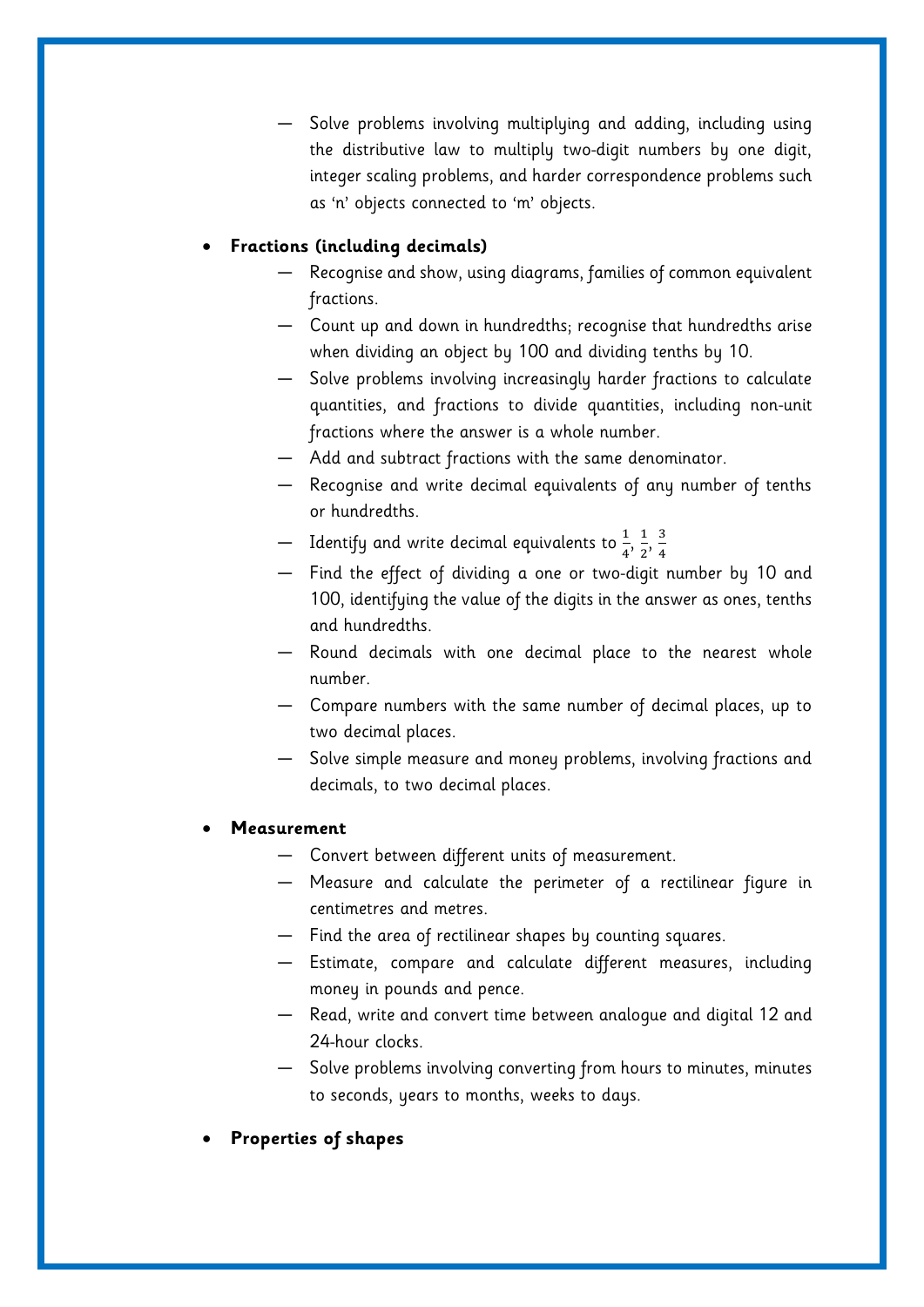- Compare and classify geometric shapes, including quadrilaterals and triangles, based on their properties and sizes.
- Recognise acute and obtuse angles, and compare and order angles – up to two right angles – by size.
- Recognise lines of symmetry in 2D shapes presented in different orientations.
- Complete a simple symmetric figure with respect to a specific line of symmetry.

## • **Position and direction**

- Describe positions on a 2D grid as coordinates in the first quadrant.
- Describe movements between positions as translations of a given unit to the left/right and up/down.
- Plot specified points and draw sides to complete a given polygon.

#### • **Statistics**

- Interpret and present discrete and continuous data using appropriate graphical methods, including bar charts and time graphs.
- Solve comparison, sum and difference problems using information presented in bar charts, pictograms, tables and other graphs.

## 4.10. **In Year 5, pupils will be taught to:**

#### • **Number and place value**

- Read, write, order and compare numbers to at least 1,000,000 and determine the value of each digit.
- Count forwards or backwards in steps of powers of 10 for any given number, up to 1,000,000.
- Interpret negative numbers in context: count forwards and backwards with positive and negative whole numbers, including through 0.
- Round any number up to 1,000,000 to the nearest 10, 100, 1,000, 10,000 and 100,000.
- Solve number problems and practical problems that involve all of the above.
- Read Roman numerals to 1,000 (M) and recognise years written in Roman numerals.
- **Addition and subtraction**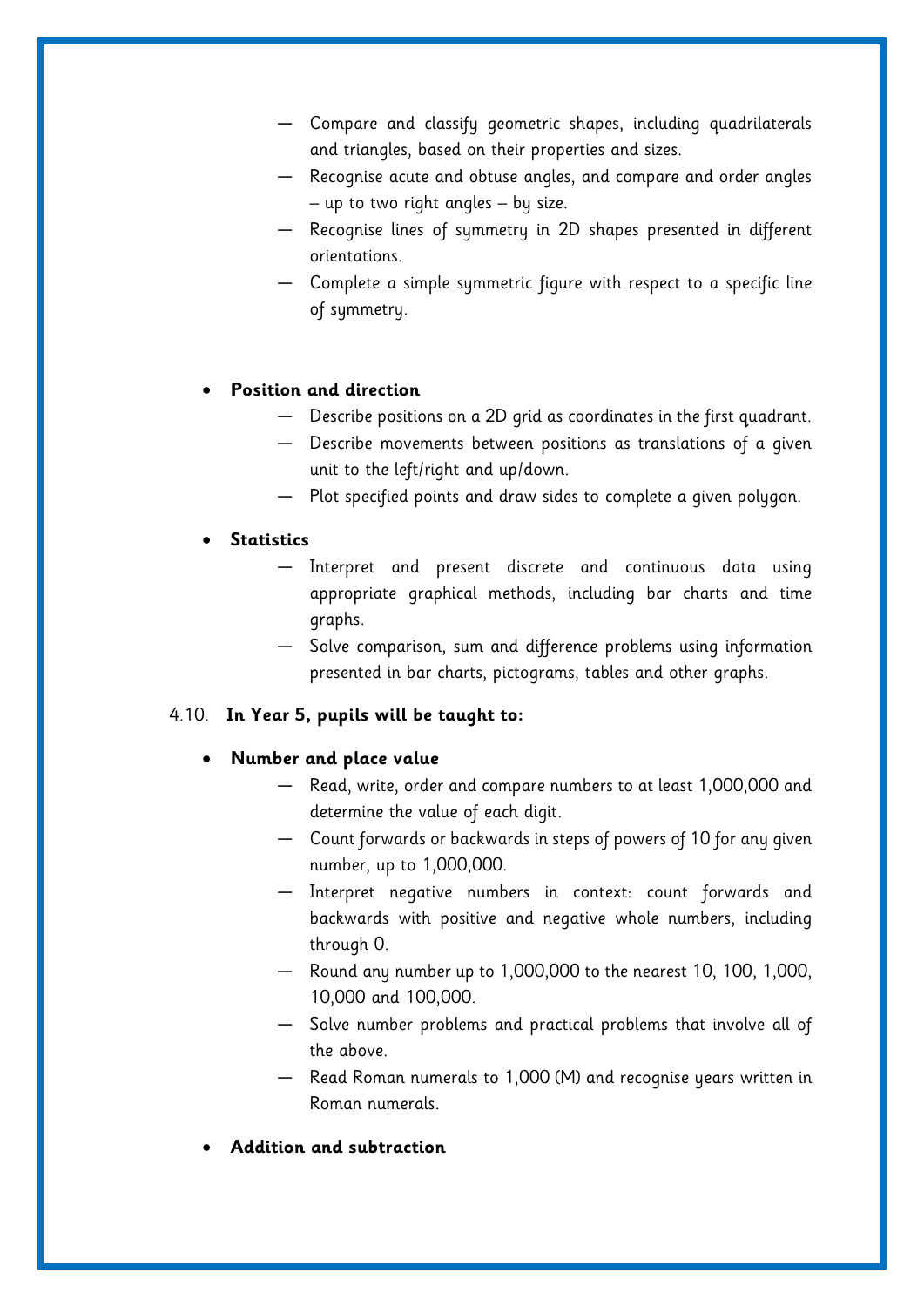- Add and subtract whole numbers with more than four digits, including using formal written methods.
- Add and subtract numbers mentally using increasingly large numbers.
- Use rounding to check answers to calculations and determine, in the context of a problem, levels of accuracy.
- Solve addition and subtraction multi-step problems in context, deciding which operations and methods to use and why.

#### • **Multiplication and division**

- Recognise multiples and factors, including finding all factor pairs of a number, and common factors of two numbers.
- Know and use the vocabulary of prime numbers, prime factors and non-prime numbers.
- Establish whether a number up to 100 is prime and recall prime numbers up to 19.
- Multiply numbers up to four digits by a one or two-digit number using a formal written method, including long multiplication for two-digit numbers.
- Multiply and divide numbers mentally.
- $-$  Divide numbers up to four digits by a one-digit number using the formal written method of short division and interpret remainders appropriately for the context.
- Multiply and divide whole numbers and those involving decimals by 10, 100 and 1,000.
- Identify and use square numbers and cube numbers, and the notation for squared  $(2)$  and cubed  $(3)$ .
- Solve problems involving multiplication and division, including using knowledge of factors and multiples, squares and cubes.
- Solve problems involving addition, subtraction, multiplication and division and a combination of these, including understanding the meaning of the equals sign.
- Solve problems involving multiplication and division, including scaling by simple fractions and problems involving simple rates.

## • **Fractions (including decimals and percentages)**

- Compare and order fractions whose denominators are all multiples of the same number.
- Identify, name and write equivalent fractions of a given fraction, represented visually, including tenths and hundredths.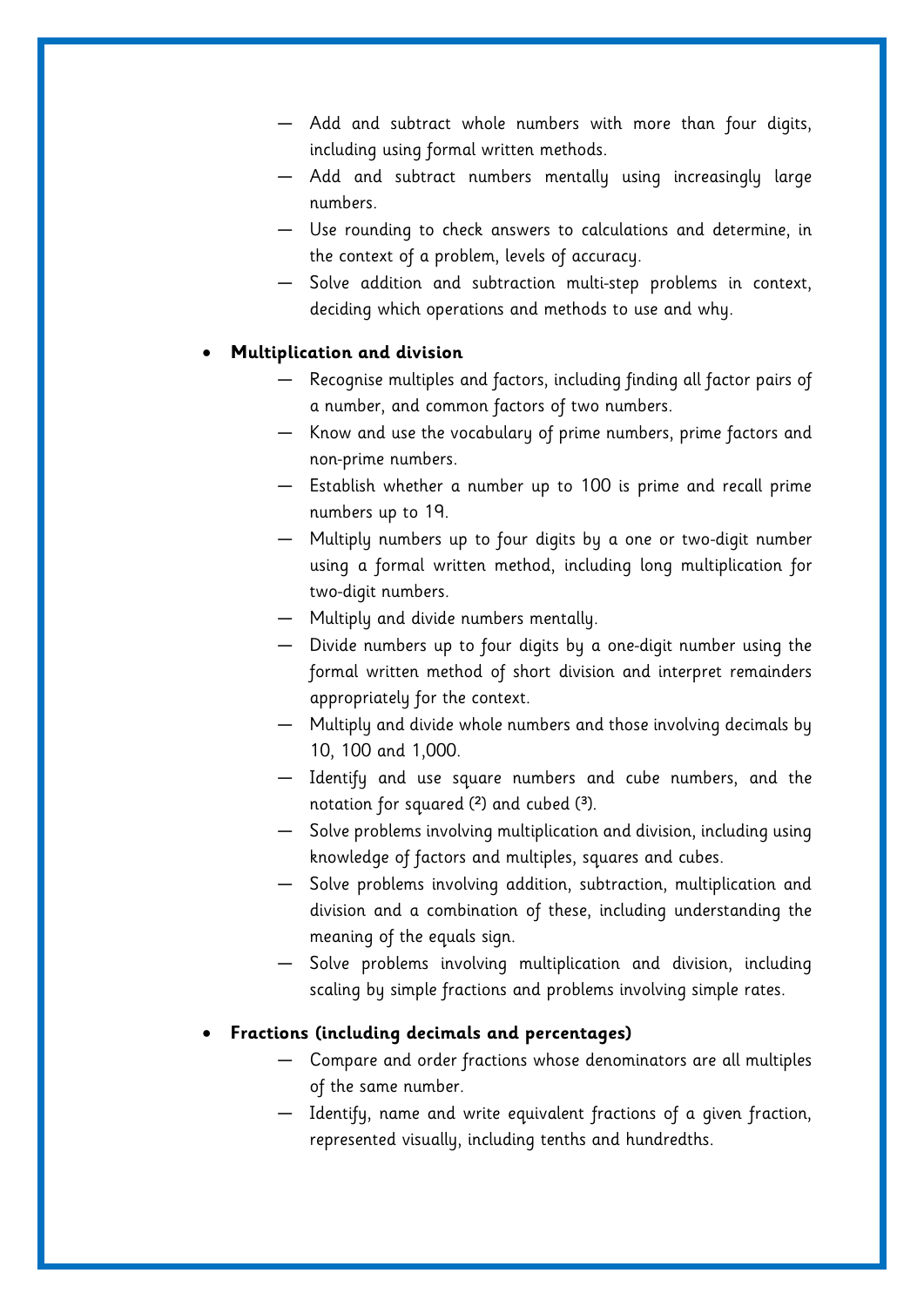- Recognise mixed numbers and improper fractions, know how to convert from one form to the other, and write mathematical statements greater than one as a mixed number.
- Add and subtract fractions with the same denominator, and denominators that are multiples of the same number.
- Multiply proper fractions and mixed numbers by whole numbers, supported by materials and diagrams.
- Read and write decimal numbers as fractions.
- Recognise and use thousandths and relate them to tenths, hundredths and decimal equivalents.
- Round decimals with two decimal places to the nearest whole number and to one decimal place.
- Read, write, order and compare numbers with up to three decimal places.
- Solve problems involving numbers with up to three decimal places.
- Recognise the percent symbol (%) and understand that percent relates to 'number of parts per 100,' writing percentages as a fraction with a denominator of 100, and as a decimal fraction
- Solve problems which require knowing percentage and decimal equivalents of  $\frac{1}{2}, \frac{1}{4}$  $\frac{1}{4}$ ,  $\frac{1}{5}$  $\frac{1}{5}$ ,  $\frac{2}{5}$  $\frac{2}{5}, \frac{4}{5}$  $\frac{4}{5}$  and those fractions with a denominator of a multiple of 10 or 25.

#### • **Measurement**

- Convert between different units of metric measurement.
- Understand and use approximate equivalences between metric units and common imperial units such as inches, pounds and pints.
- Measure and calculate the perimeter of composite rectilinear shapes in centimetres and metres.
- Calculate and compare the area of, including using standard units, square centimetres (cm²) and square metres (m²), and estimate the area of irregular shapes.
- Estimate volume and capacity.
- Solve problems involving converting between units of time.
- Use all four operations to solve problems involving measure using decimal notation, including scaling.

## • **Properties of shapes**

- Identify 3D shapes, including cubes and other cuboids, from 2D representations.
- Know that angles are measured in degrees, and estimate and compare acute, obtuse and reflex angles.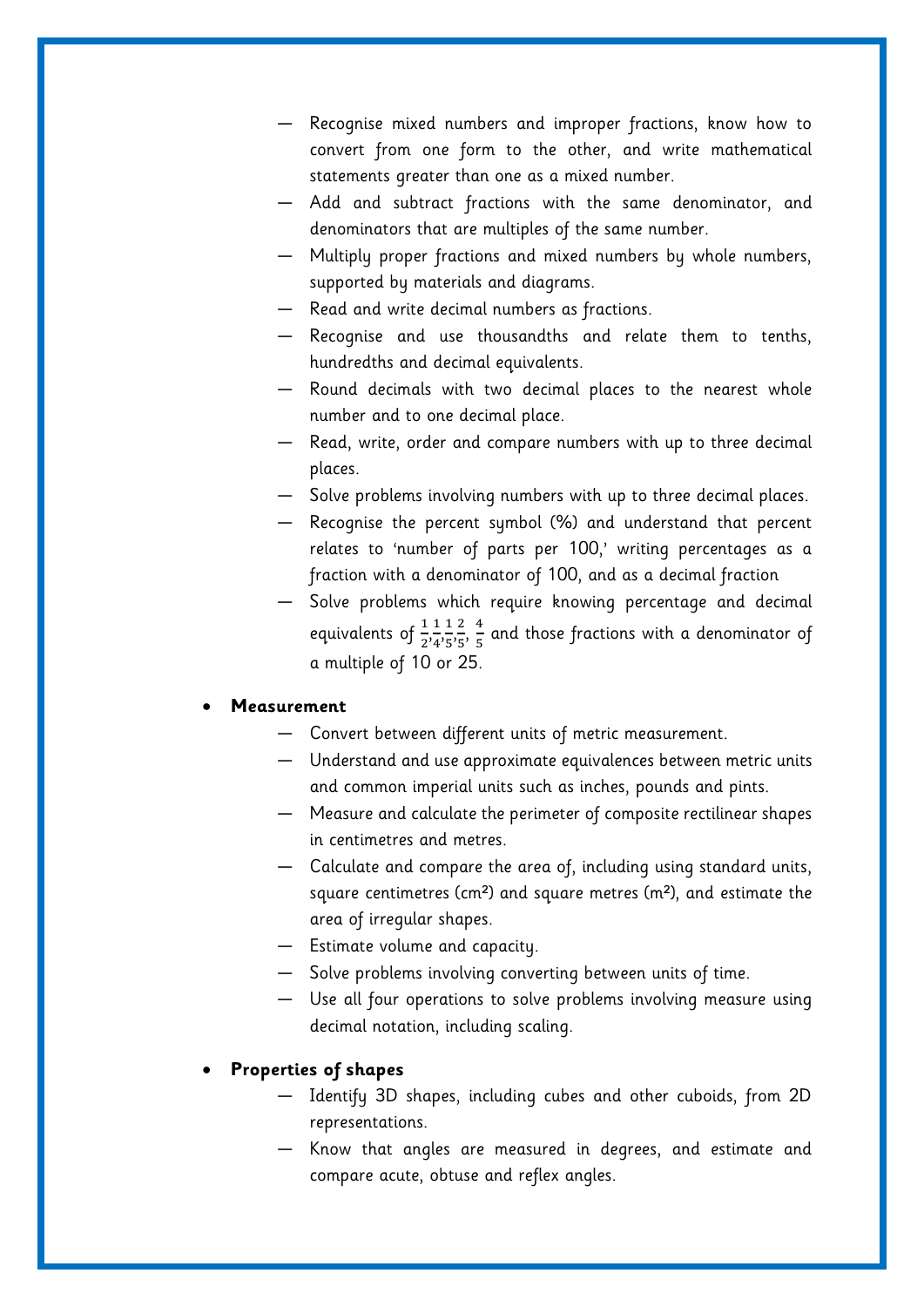- Draw given angles, and measure them in degrees (°).
- Identify angles at a point and 360° (one whole turn), angles at a point on a straight line and 180° (half a turn), and other multiples of 90°.
- Use the properties of rectangles to deduce related facts and find missing lengths and angles.
- Distinguish between regular and irregular polygons based on reasoning about equal sides and angles.

## • **Position and direction**

— Identify, describe and represent the position of a shape following a reflection or translation using the appropriate language, and know that the shape has not changed.

## • **Statistics**

- Solve comparison, sum and difference problems using information presented in a line graph.
- Complete, read and interpret information in tables, including timetables.

## 4.11. **In Year 6, pupils will be taught to:**

## • **Number and place value**

- Read, write, order and compare numbers up to 10,000,000 and determine the value of each digit.
- Round any whole number to a required degree of accuracy.
- Use negative numbers in context, and calculate intervals across 0.
- Solve numerical and practical problems that involve all of the above.

#### • **Addition, subtraction, multiplication and division**

- Multiply multi-digit numbers of up to four digits by a two-digit whole number using the formal written method of long multiplication.
- Divide numbers of up to four digits by a two-digit whole number using the formal written method of long division, and interpret remainders as whole number remainders, fractions, or by rounding – as appropriate for the context.
- Divide numbers of up to four digits by a two-digit number using the formal written method of short division where appropriate, interpreting remainders according to the context.
- Perform mental calculations, including with mixed operations and large numbers.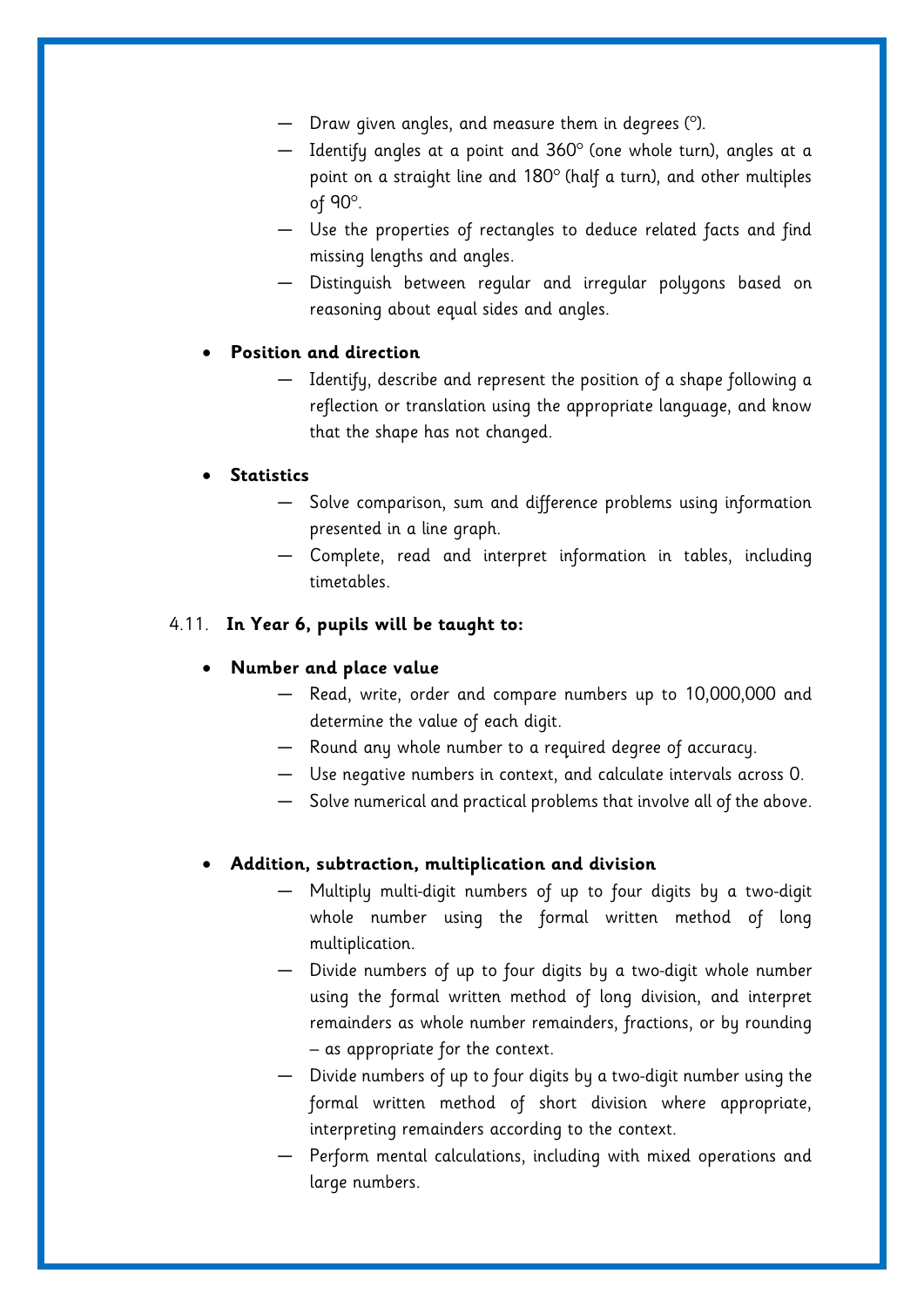- Identify common factors, common multiples and prime numbers.
- Use knowledge of the order of operations to carry out calculations involving the four operations.
- Solve addition and subtraction multi-step problems in contexts, deciding which operations and methods to use and why.
- Solve problems involving addition, subtraction, multiplication and division.
- Use estimation to check answers to calculations and determine, in the context of a problem, an appropriate degree of accuracy.

## • **Fractions (including decimals and percentages)**

- Use common factors to simplify fractions, and use common multiples to express fractions in the same denomination.
- Compare and order fractions, including fractions greater than one.
- Add and subtract fractions with different denominators and mixed numbers, using the concept of equivalent fractions.
- Multiply simple pairs of proper fractions, writing the answer in its simplest form.
- Divide proper fractions by whole numbers.
- Associate a fraction with division and calculate decimal fraction equivalents for a simple fraction.
- Identify the value of each digit in numbers given to three decimal places, and multiply and divide numbers by 10, 100 and 1,000 giving answers up to three decimal places.
- Multiply one-digit numbers, with up to two decimal places, by whole numbers.
- Use written division methods in cases where the answer has up to two decimal places.
- Solve problems which require answers to be rounded to specified degrees of accuracy.
- Recall and use equivalences between simple fractions, decimals and percentages, including in different contexts.

#### • **Ratio and proportion**

- Solve problems involving the relative sizes of two quantities, where missing values can be found by using integer multiplication and division facts.
- Solve problems involving the calculation of percentages and the use of percentages for comparison.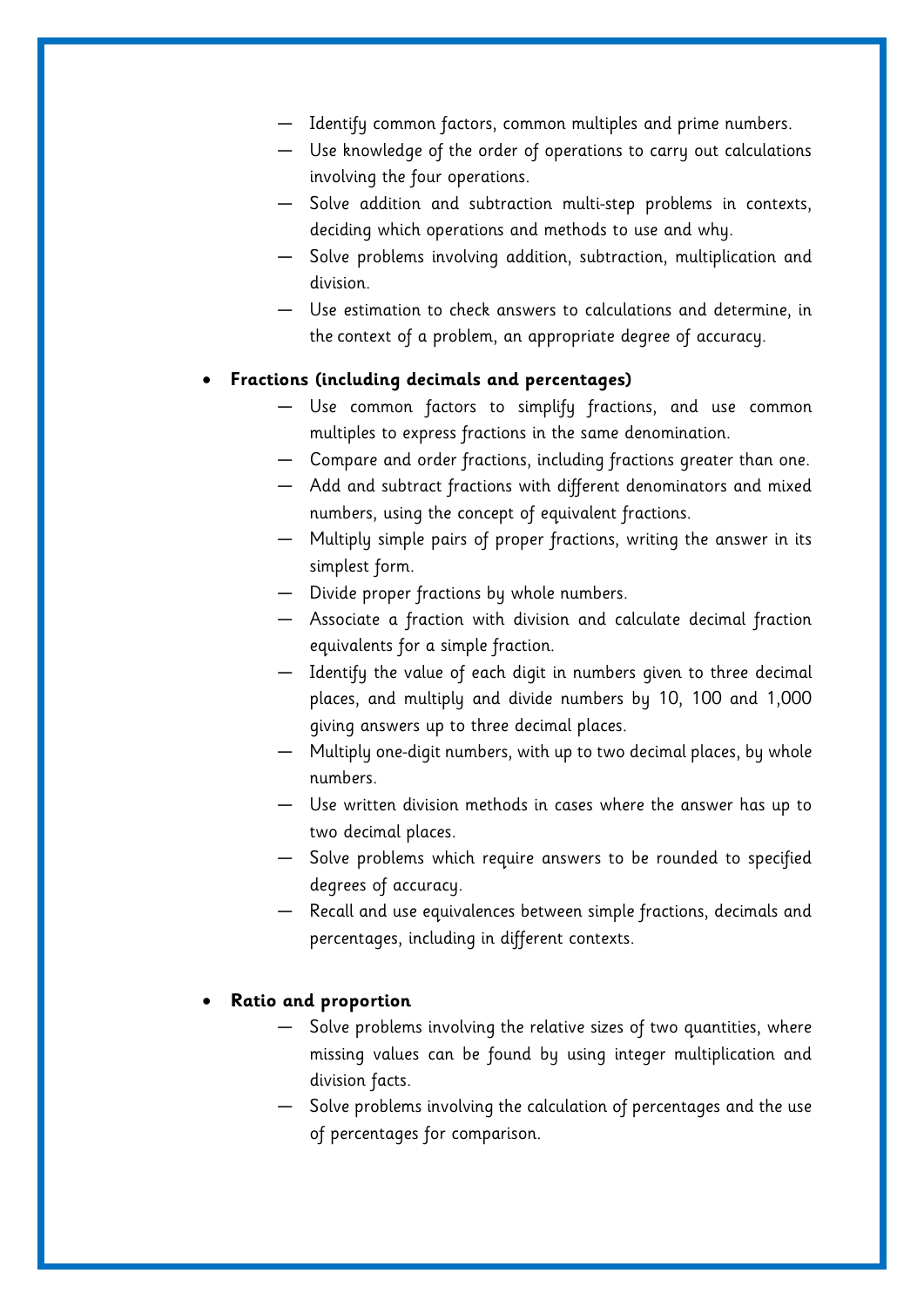- Solve problems involving similar shapes, where the scale factor is known or can be found.
- Solve problems involving unequal sharing and grouping using knowledge of fractions and multiples.

#### • **Algebra**

- Use simple formulae.
- Generate and describe linear number sequences.
- Express missing number problems algebraically.
- Find pairs of numbers that satisfy an equation with two unknowns.
- Enumerate possibilities of combinations of two variables.

#### • **Measurement**

- Solve problems involving the calculation and conversion of units of measure, using decimal notation up to three decimal places where appropriate.
- Use, read, write and convert between standard units converting measurements of length, mass, volume and time from a smaller unit of measure to a larger unit, and vice versa, using decimal notation to up to three decimal places.
- Convert between miles and kilometres.
- Recognise that shapes with the same areas can have different perimeters, and vice versa.
- Recognise when it is possible to use formulae for area and volume of shapes.
- Calculate the area of parallelograms and triangles.
- Calculate, estimate and compare the volume of cubes and cuboids using standard units, including cubic centimetres (cm<sup>3</sup>) and cubic metres  $(m<sup>3</sup>)$ , and extend to other units.

#### • **Properties of shapes**

- Draw 2D shapes using given dimensions and angles.
- Recognise, describe and build simple 3D shapes, including making nets.
- Compare and classify geometric shapes based on their properties and sizes, and find unknown angles in any triangles, quadrilaterals, and regular polygons.
- Illustrate and name parts of circles, including radius, diameter and circumference, and know that the diameter is twice the radius.
- Recognise angles where they meet at a point, are on a straight line, or are vertically opposite, and find missing angles.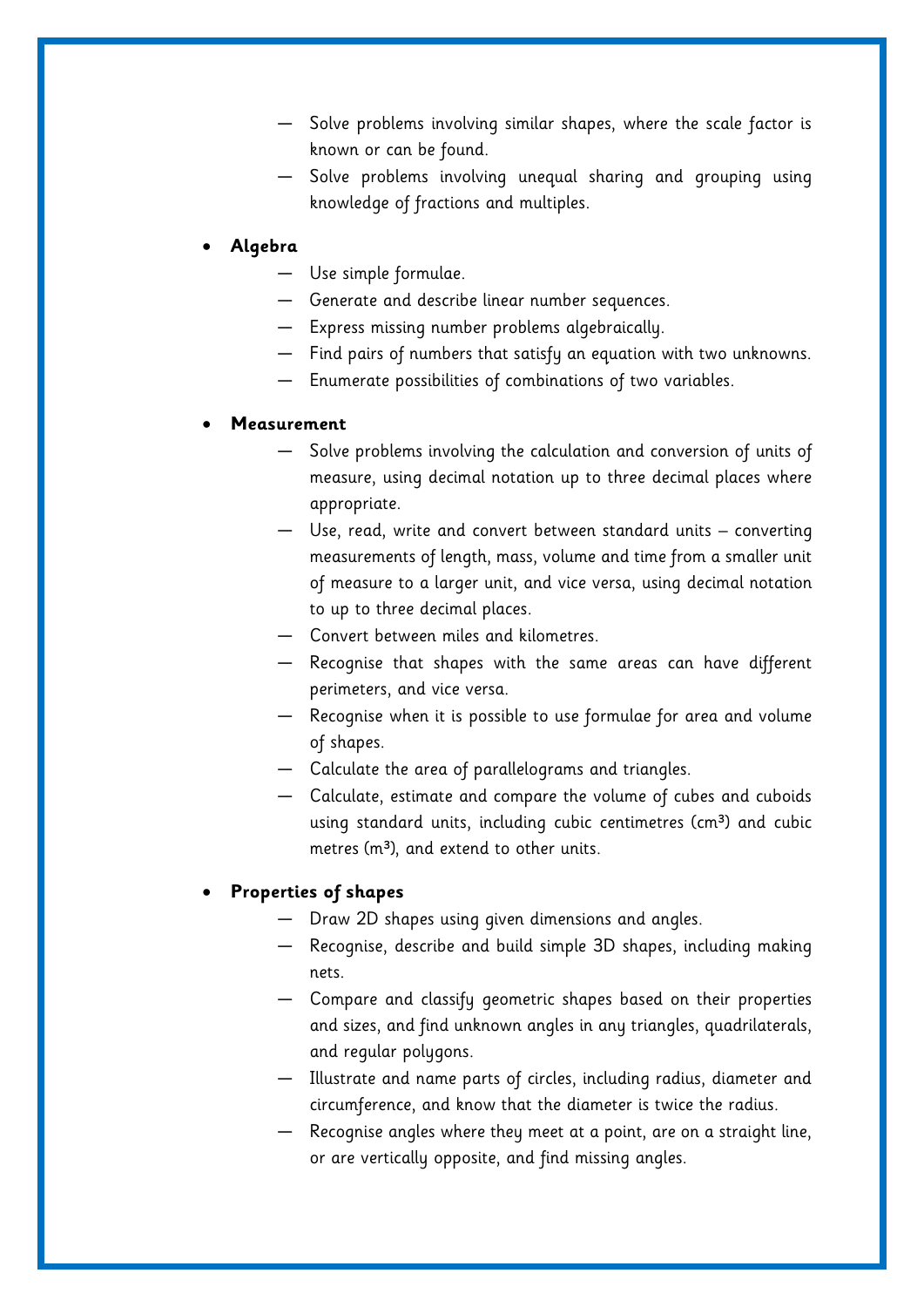# • **Position and direction**

- Describe positions on the full coordinate grid.
- Draw and translate simple shapes on the coordinate grid, and reflect them in the axes.

## • **Statistics**

- Interpret and construct pie charts and line graphs, and use these to solve problems.
- Calculate and interpret the mean as an average.

These aims promote and ensure that the following articles of the Rights of the Child are adhered to and respected:

- **Article 28**: Every child has the right to an education. Primary education must be free and different forms of secondary education must be available to every child. Discipline in schools must respect children's dignity and their rights. Richer countries must help poorer countries achieve this
- **Article 29**: Education must develop every child's personality, talents and abilities to the full. It must encourage the child's respect for human rights, as well as respect for their parents, their own and other cultures, and the environment.

## <span id="page-21-0"></span>**5. Cross-curricular links**

5.1. Wherever possible, the maths curriculum will provide opportunities to establish links with other curriculum areas.

## 5.2. **English**

• Mathematical terminology is used, where appropriate.

## 5.3. **Science**

- Pupils' data collection and analysis skills are further developed through the conduction of physical experiments, using units of measurement, calculating averages and interpreting results.
- Pupils record their finding using charts, tables and graphs.

## 5.4. **Humanities**

- Data analysis, pattern seeking and problem-solving skills are developed through the teaching of geography.
- Pupils' understanding of time and measurements of time are developed through discussions of historical events.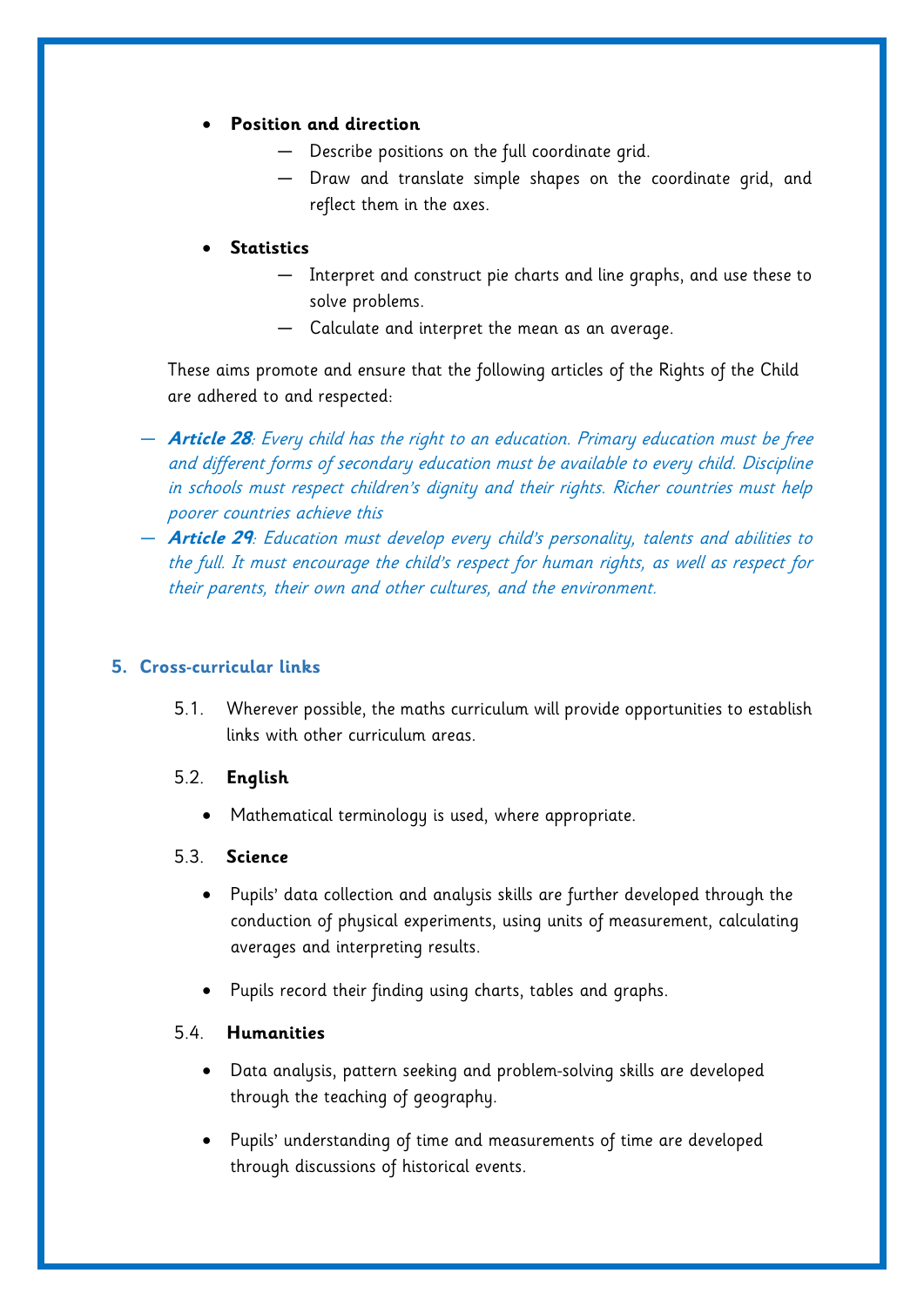# 5.5. **Computing**

- Pupils are encouraged to use calculators and other electronical devices, gaining confidence throughout their school experience.
- Computing will be used to enhance pupils' maths skills through the use of online resources eg Times Table Rockstars and SATS Companion and the creation of spreadsheets.
- Computing will be used to record findings, using text, data and tables.

# **6. Teaching and learning**

- 6.1. Pupils will be taught to describe key characteristics and associated processes in common language, as well as understand and use technical terminology and specialist vocabulary.
- 6.2. Pupils will undertake independent work, and have the opportunity to work in groups and discuss work with fellow classmates.
- 6.3. Lessons will allow for a wide range of mathematical, enquiry-based research activities, including the following:
	- Questioning, predicting and interpreting
	- Pattern seeking
	- Collaborative work
	- Problem-solving activities
	- Classifying and grouping
- 6.4. Lessons will involve the use of a variety of sources, including data, statistics, graphs and charts.
- 6.5. The classroom teacher, in collaboration with the subject leader, will ensure that the needs of all pupils are met by:
	- Setting tasks which can have a variety of responses.
	- Providing resources of differing complexity, according to the ability of the pupils.
	- Utilising teaching assistants to ensure that pupils are effectively supported.
- 6.6. A maths mastery approach is taken to the curriculum, in which fluency comes from deep knowledge and practice. This means that structured questioning is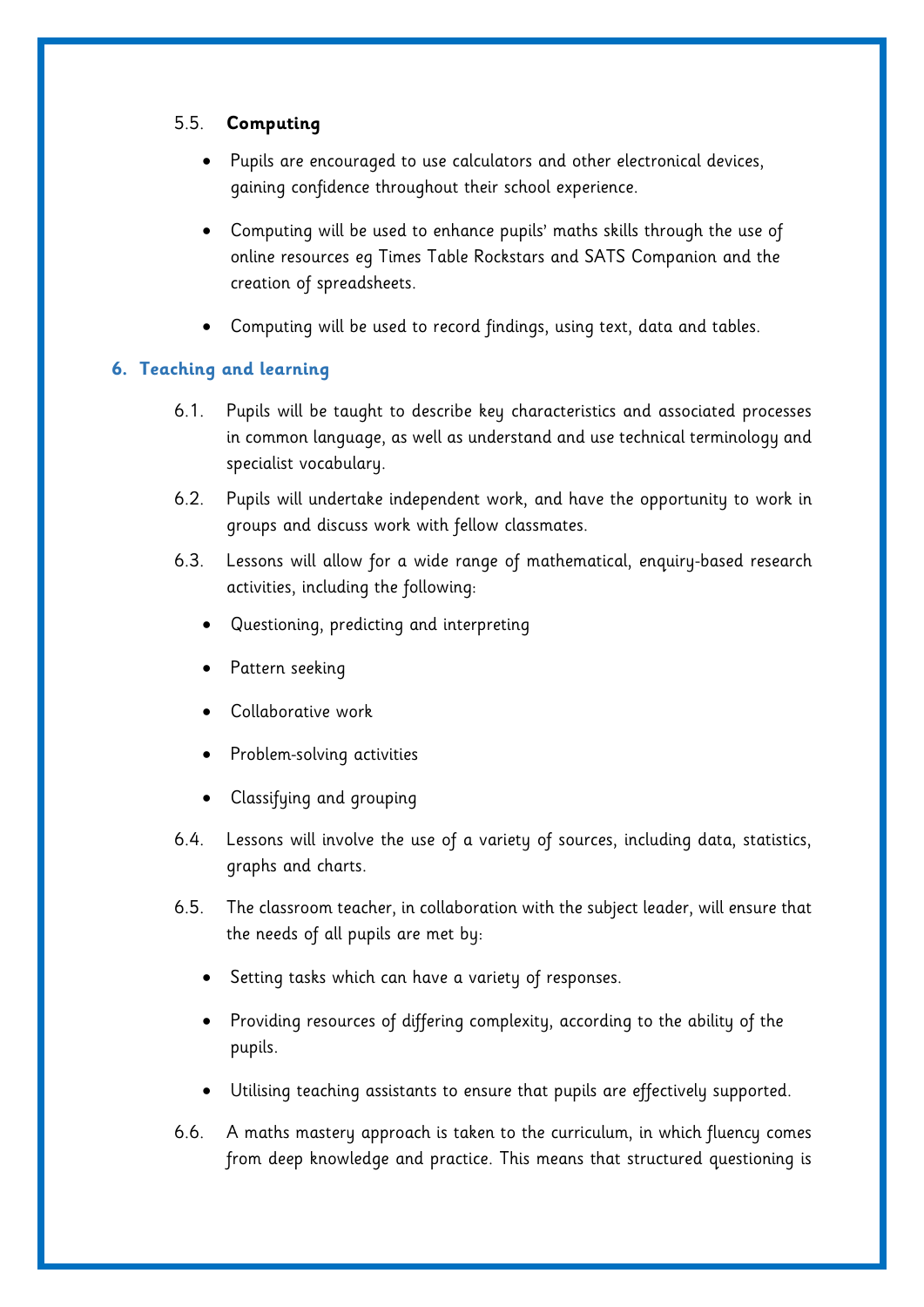used to ensure that pupils develop fluent technical proficiency and think deeply about the underpinning mathematical concepts.

- 6.7. Focus is put on the development of deep structural knowledge and the ability to make connections, with the aim of ensuring that what is learnt is sustained over time.
- 6.8. A typical lesson using Power Maths lasts approximately 1 hour. Children begin with a short 'Power Up' activity which supports fluency in and recall of number facts. Following this, the main lesson begins with a 'Discover' and 'Share' task in which a contextual problem is shared for the children to discuss in partners. This helps promote discussion and ensures that mathematical ideas are introduced in a logical way to support conceptual understanding. In KS1, these problems are almost always presented with objects (concrete manipulatives) for children to use. Children may also use manipulatives in KS2.
- 6.9. Teachers use careful questions to draw out children's discussions and their reasoning and the children learn from misconceptions through whole class reasoning. Following this, the children are presented with varied similar problems, which they might discuss with a partner or within a small group. At this point, scaffolding is carefully reduced to prepare children for independent practice. This is the 'Think together' part of the lesson and the children might record some of their working out in their Maths books or on a mini whiteboard. The teacher uses this part of the lesson to address any initial errors and confirm the different methods and strategies that can be used. The children are then shown a 'challenge', which promotes a greater depth of thinking.
- 6.10. The class then progress to the 'Practice' part of the lesson, which is designed to be completed independently. This practice uses conceptual and procedural variation to build fluency and develop greater understanding of underlying mathematical concepts. A challenge question and links to other areas of Maths encourages children to take their understanding to a greater level of depth. Children who complete this are provided with further 'rich and sophisticated' problems either from the White Rose Maths Small Steps guidance, or the PowerMaths Deepening Understanding activities which they complete in their own maths book. The final part of the sequence is a 'reflect' task. This is an opportunity for children to review, reason and reflect on learning and enables the teacher to gauge their depth of understanding.
- 6.11. 'Fluent In Five' is an extra 5 minute Mental Maths session twice a week from Y4 -6. The aim is to help children continuously practise the four basic operations of addition, subtraction, division and multiplication and also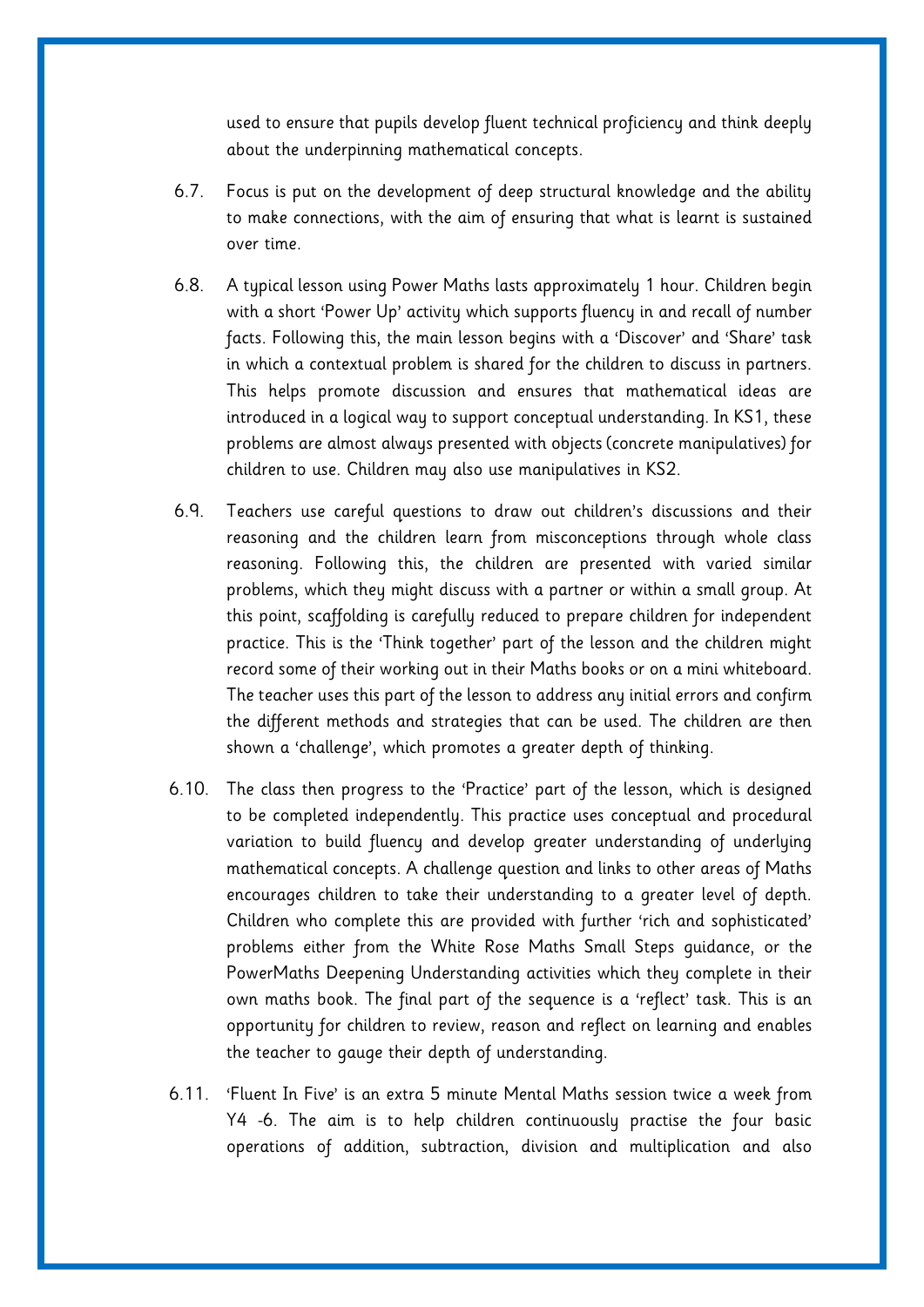consolidate skills from other areas of the maths curriculum through repetition and hearing the explanation of their thinking behind the oral responses given.

- 6.12. In Key Stage 2, the Schofield and Sims book scheme continues to be used, where children will draw upon existing knowledge to answer questions across the breadth of maths; this is also based on children's ability rather than age.
- 6.13. Timestable Rockstars has been introduced in order to encourage fluent recall of times table facts. Opportunities are timetabled in the week in order for the children to practise times tables using this resource eg for interventions and the children are encouraged to practise at home online too. Weekly tests are given in KS2 and results are recorded in the back of their Maths book. In KS1, the children practise regularly each week in counting orally in multiples of 2,5,10, etc.
- 6.14. **Impact**: The school has a supportive ethos and our approaches support the children in developing their collaborative and independent skills, as well as empathy and the need to recognise the achievement of others. Students can underperform in Mathematics because they think they can't do it or are not naturally good at it. At St Mary's, we aim to address these preconceptions by ensuring that all children experience challenge and success in Mathematics by developing a growth mindset.

#### **7. Planning**

- 7.1. All relevant staff members are briefed on the school's planning procedures as part of their staff training.
- 7.2. Throughout St Mary's, maths is taught as a discrete lesson and as part of crosscurricular themes when appropriate.
- 7.3. Teachers will use the key learning content in the DfE's statutory guidance 'National curriculum in England: mathematics programmes of study', published in 2014.
- 7.4. The school has implemented a blocked curriculum approach to the teaching of Mathematics. This ensures that children are able to focus for longer on each specific area of Maths and develop a more secure understanding over time. This approach is also designed to enable children to progress to a greater depth of understanding. Subsequent blocks continue to consolidate previous learning so that the children continually practise key skills and are able to recognise how different aspects of Maths are linked.
- 7.5. Lesson plans will demonstrate a balance of interactive and independent elements used in teaching, ensuring that all pupils engage with their learning.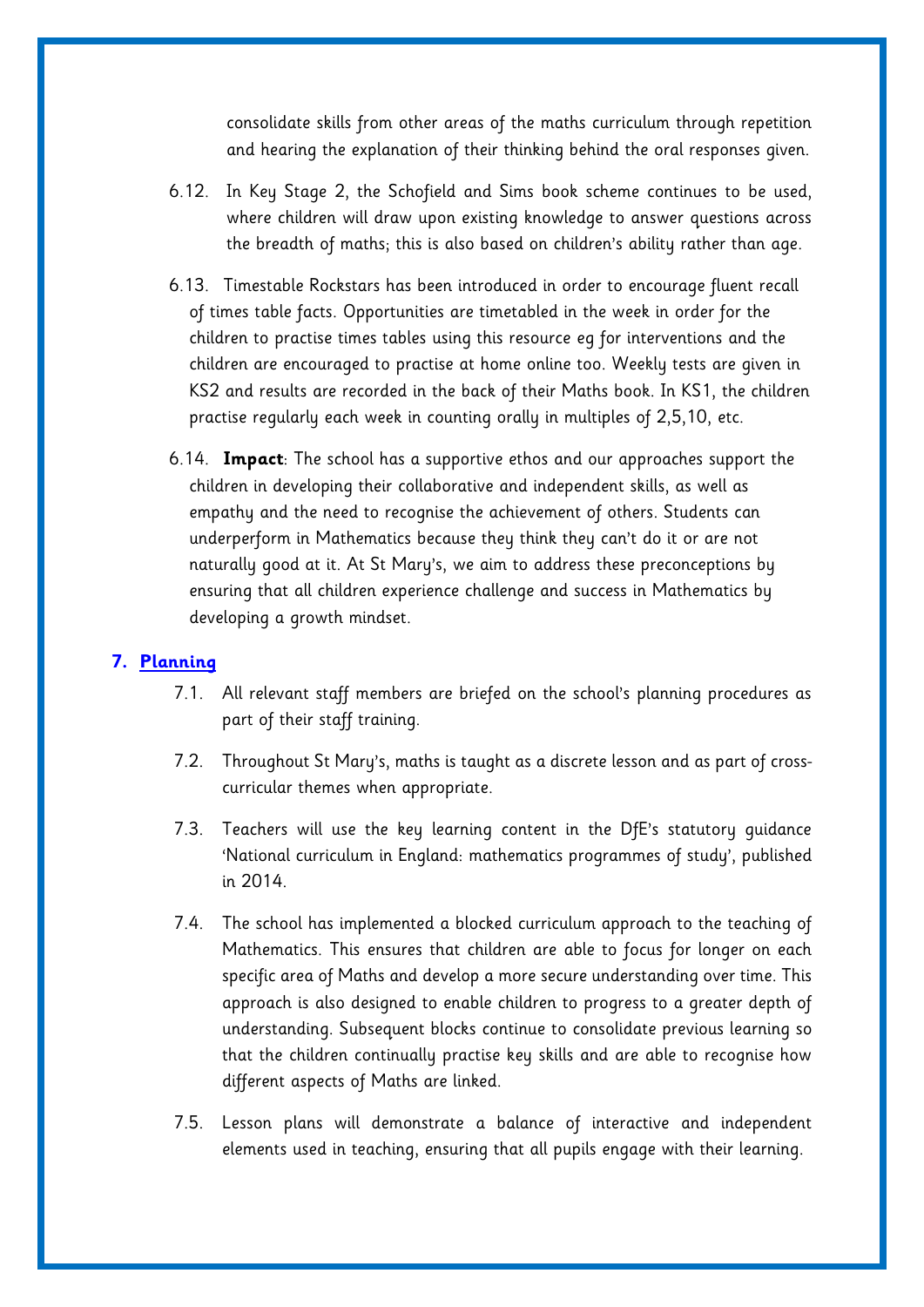- 7.6. There will be a clear focus on direct, instructional teaching and interactive oral work with the whole class and targeted groups.
- 7.7. Teachers will ensure that all maths lessons include a focus on mental calculation.
- 7.8. Power Maths long-term planning will be used to outline the units to be taught within each year group and also to match PowerMaths to the Ready To Progress criteria, so that the most important conceptual knowledge and understanding is identified that pupils need as they progress from Y1 to Y6.
- 7.9. Power Maths medium-term planning will be used to outline the vocabulary and skills that will be taught in each unit of work, as well as highlight the opportunities for assessment.
- 7.10. Medium-term plans will identify learning objectives to ensure there is progression between years.
- 7.11. Power Maths short-term planning will be used flexibly to reflect the objectives of the lesson, the success criteria and the aims of the next lesson.
- 7.12. Short-term planning is the responsibility of the teacher. This is achieved by building on their medium-term planning, taking into account pupils' needs and identifying the method in which topics could be taught.
- 7.13. All lessons will have clear learning objectives, which are shared and reviewed with pupils.
- 7.14. Homework will be set on a weekly basis and will build on that week's lesson objectives.
- 7.15. Homework can take a variety of formats, including mental maths tasks, games, data analysis activities and written tasks.

#### **8. Assessment and reporting**

- 8.1. Regular and ongoing assessment informs teaching, as well as intervention, to support and enable the success of each child. The structure of the teaching sequence ensures that children know how to be successful in their independent work.
- 8.2. Pupils aged between two and three will be assessed in accordance with the 'Statutory framework for the early years foundation stage', in order to identify a pupil's strengths and identify areas where progress is less than expected.
- 8.3. An EYFS Profile will be completed for each pupil in the final term of the year in which they reach age five.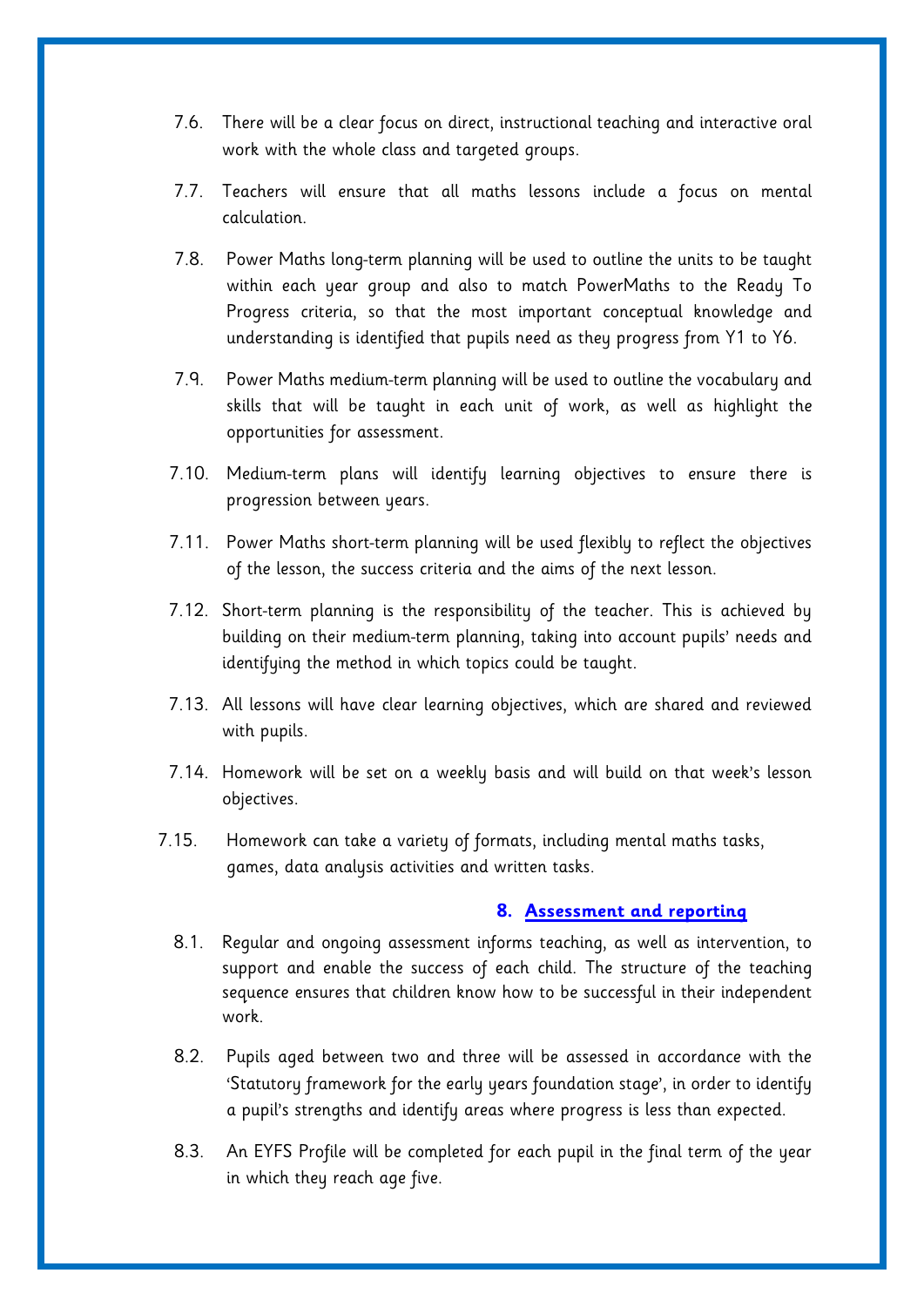- 8.4. The progress and development of pupils within the EYFS is assessed against the early learning goals outlined in the 'Statutory framework for the early years foundation stage'.
- 8.5. Assessment will be undertaken in various forms, including the following:
	- Talking to pupils and asking questions
	- Discussing pupils' work with them
	- Marking work against the learning objectives
	- Pupils' self-evaluation of their work, including the Reflect tasks allow for misconceptions to be addressed
	- Classroom tests and formal exams

## 8.6. **Formative Assessment**:

- Common misconceptions are addressed within the teaching sequence and key understanding within each 'small step' is reviewed and checked by the teacher and the children before progression to further depth.
- At the end of the lesson, the children review their work and self and peer assessment are used consistently as outlined by the school's 'Marking and Feedback Policy'. The children indicate how confident they feel about their learning alongside the learning intention for that lesson.
- This is reviewed by the teacher during a review of the children's work to inform where consolidation might be required.
- Opportunities for additional practice and correction are provided by the teacher, as appropriate, during marking, with a focus on promoting and achieving a growth mindset within the subject.
- At the end of each blocked unit of work, the children also complete the Power Maths 'End of Unit Assessment'.
- The outcome of this is used by the teacher to ensure that any identified gaps in understanding can be addressed.
- Each child's scores are input onto a class spreadsheet, which provides an overview of achievement in each specific area within the programme of study. This also informs dialogue with parents and carers during open evenings, as well as the judgements made at the end of the term as to the extent that each child has demonstrated mastery of each 'fundamental' objective in order to inform interventions and also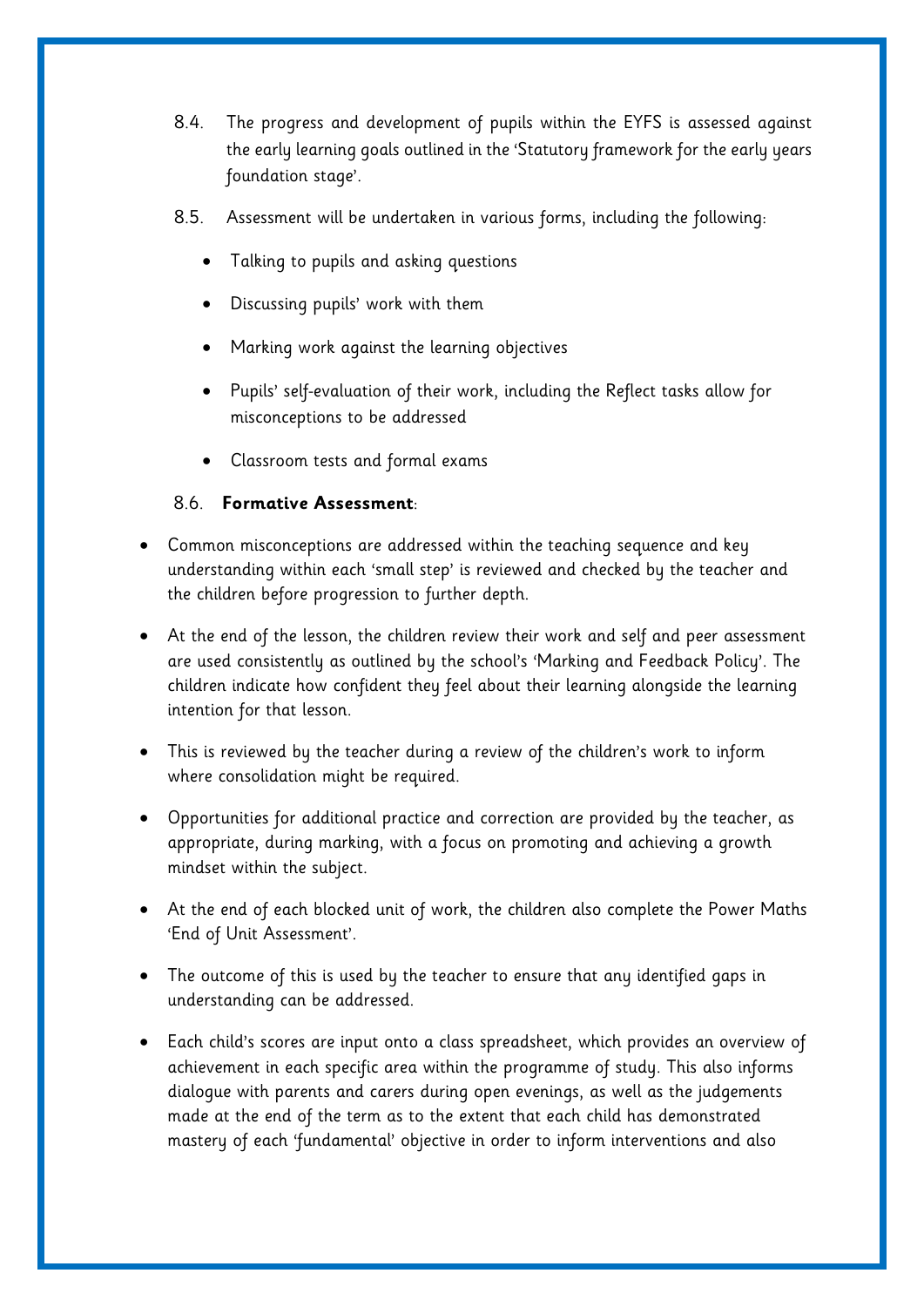ensure that provision remains well-informed to enable optimum progress and achievement.

• Self and peer assessment promotes:

Article 12: Every child has the right to express their views, feelings and wishes in all matters affecting them, and to have their views considered and taken seriously. This right applies at all times, for example during immigration proceedings, housing decisions or the child's dayto-day home life.

Article 13: Every child must be free to express their thoughts and opinions and to access all kinds of information, as long as it is within the law.

## 8.7. **Summative assessment:**

- Assessment data in maths is reviewed throughout the year.
- Teachers administer a termly Rising Stars Arithmetic paper and Reasoning and Problem-Solving paper to measure each pupil's attainment in all areas of maths. These results will be compared with an 'average' for all pupils of that age and used to identify children's ongoing target areas, which are communicated to the children, as well as to parents and carers at Parents Evening.
- They are also used alongside Power Maths end of unit assessments and outcomes of work, to inform the whole school tracking of attainment and progress for each child on Scholarpack.
- The results of end-of-year assessments will be passed to relevant members of staff, such as the pupil's future teacher, in order to demonstrate where pupils are at a given point in time.
- End of year data is also used to measure the extent to which attainment gaps for individuals and identified groups of learners are being closed. This data is used to inform whole school and subject development priorities for the next school year.
- Parents will be provided with a written report about their child's progress during the Summer term every year. These will include information on the pupil's attitude towards maths, understanding of mathematical terminology, investigatory skills and the knowledge levels they have achieved.
- Verbal reports will be provided at parent-teacher interviews during the Autumn and Spring terms.
- The progress of pupils with SEND is monitored by the SENCO.
- These factors ensure that we are able to maintain high standards, with a number of children demonstrating greater depth at the end of each phase.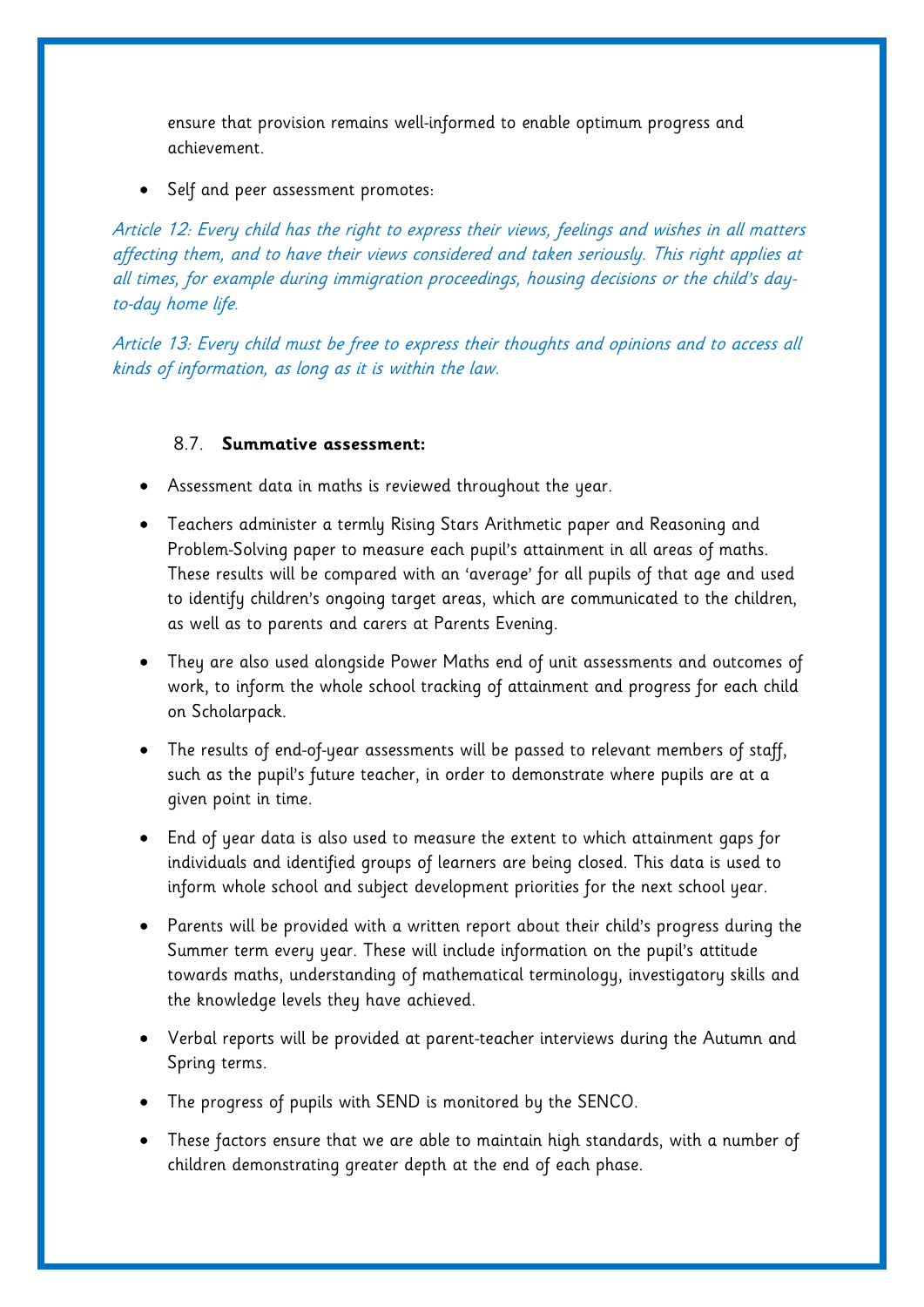#### **9. Resources**

- 9.1. The use of Mathematics resources is integral to the concrete pictorial abstract approach and thus planned into teaching and learning. The school has a variety of equipment and resources, both tangible and ICT based, to support teaching and motivate children's learning.
- 9.2. The subject leader is responsible for the management and maintenance of maths resources, as well as for liaising with the school business manager in order to purchase further resources.
- 9.3. Maths resources will be stored in each classroom.
- 9.4. Maths Working walls will be utilised and updated regularly, in accordance with the area of maths being taught at the time.
- 9.5. Maths equipment and resources will be easily accessible to pupils during lessons.
- 9.6. Resources are used by our teachers and children in a number of ways including:
	- Demonstrating or modelling an idea, an operation or method of calculation.
	- Enabling children to use a calculation strategy or method that they couldn't do without help, by using any of the above or other resources as required.
- 9.7. An interactive teaching tool for the purpose of modelling strategies is available to all teachers as part of the Power Maths scheme.
- 9.8. Resources to support teachers' own professional development and understanding of new approaches as part of a mastery approach are available on the Power Maths 'ActiveLearn' platform. As well as overviews of learning, these include short videos, which demonstrate new methods to ensure accuracy. Teachers also use a variety of resources online to help support and challenge the children within the class lesson, or for an intervention, eg NCETM Exemplification of Ready To Progress criteria, Classroom Secrets and White Rose materials.
- 9.9. High quality textbooks and practice books, approved by the DfE, as part of the national approach to teaching for mastery are used in each year group and a digital version of the Power Maths textbooks allows these to be shared with the class, during the main teaching.
- 9.10. Teachers are encouraged to use the school playgrounds as an outdoor classroom when possible, for example, when teaching length, area or perimeter.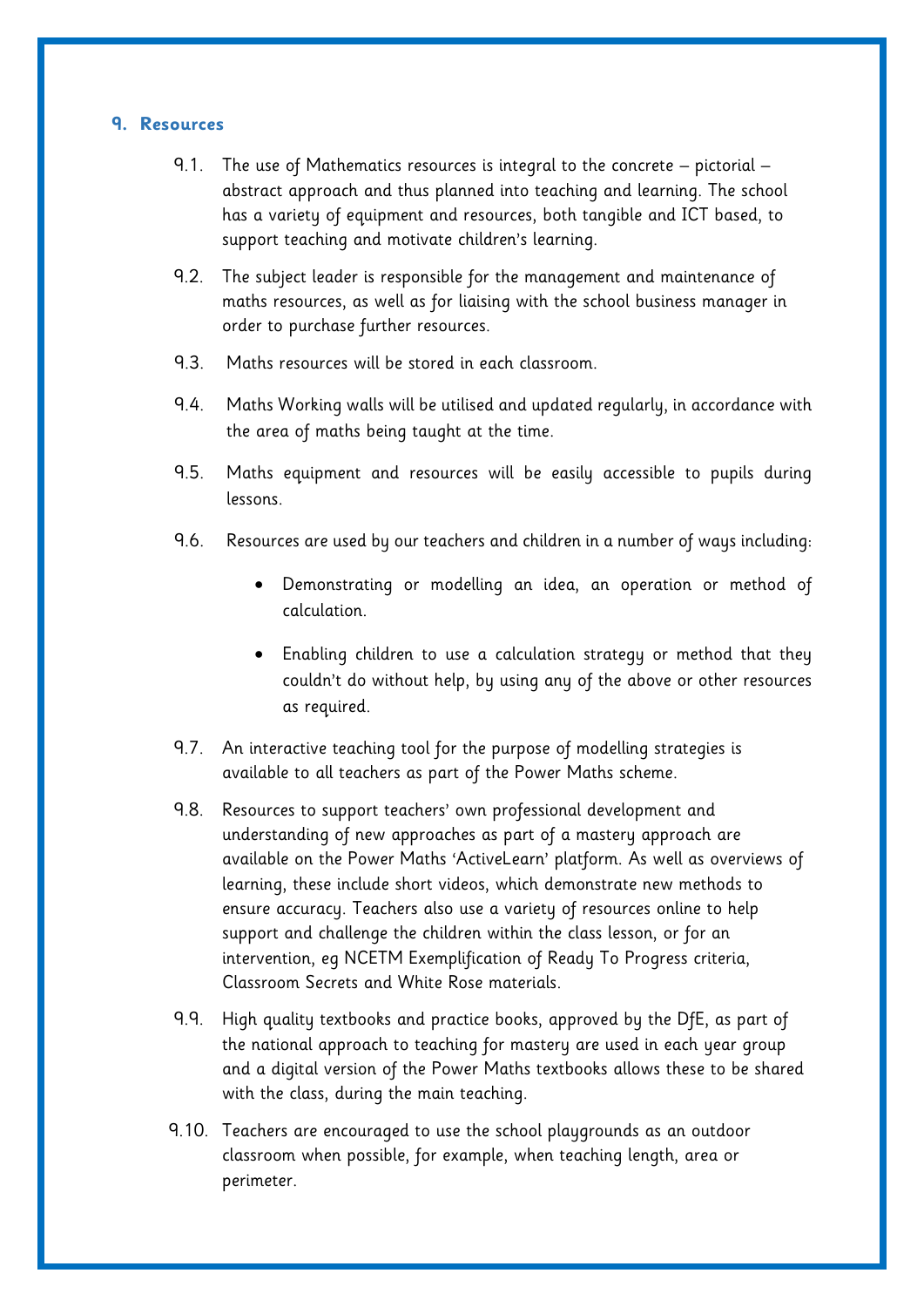- 9.11. The subject leader will undertake an audit of maths equipment and resources on an annual basis.
- 9.12. When choosing resources for Maths lessons, teachers must make sure that the following Right of the Child is respected:

Article 17 (access to information from the media) Every child has the right to reliable information from a variety of sources, and governments should encourage the media to provide information that children can understand. Governments must help protect children from materials that could harm them.

## **10. Equal opportunities**

- 10.1. All pupils will have equal access to the maths curriculum.
- 10.2. Gender, learning ability, physical ability, ethnicity, linguistic ability and/or cultural circumstances will not impede pupils from accessing all maths lessons.
- 10.3. Where it is inappropriate for a pupil to participate in a lesson because of reasons related to any of the factors outlined above, the lessons will be adapted to meet the pupil's needs and alternative arrangements involving extra support will be provided where necessary.
- 10.4. All efforts will be made to ensure that cultural and gender differences will be positively reflected in all lessons and teaching materials used.
- 10.5. Taking a mastery approach, differentiation occurs in the support and intervention provided to different children, not in the topics taught, particularly at earlier stages.
	- 10.6. There is little differentiation in the content taught but the questioning and scaffolding individual children receive in class as they work through problems will differ, with higher attainers challenged through more demanding problems, which deepen their knowledge of the same content before acceleration onto new content.

St Mary's aims to provide more academically-able pupils with the opportunity to extend their mathematic thinking through extension activities such as problem solving, investigative work and research of a mathematic nature.

Article 23: A child with a disability has the right to live a full and decent life with dignity and, as far as possible, independence and to play an active part in the community. Governments must do all they can to support disabled children and their families.

**11. Monitoring and review**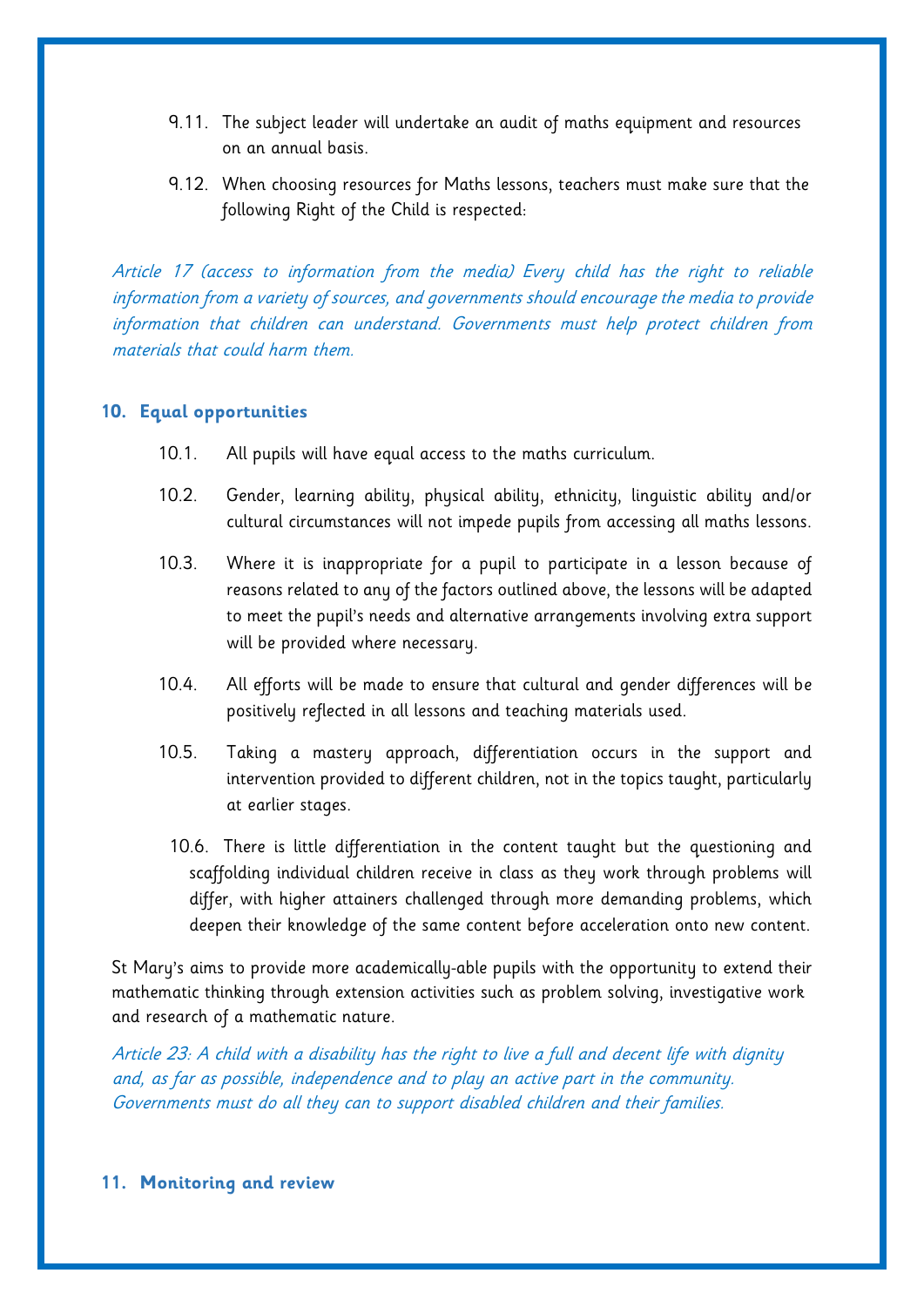- 11.1. This policy will be reviewed on an annual basis by the subject leader.
- 11.2. The subject leader will monitor teaching and learning in the subject St Mary's, ensuring that the content of the national curriculum is covered across all phases of pupils' education.
- 11.3. The Maths Link Academy Councillor is briefed to oversee the teaching of numeracy, and meets regularly with the subject leader to review progress.
- 11.4. Any changes made to this policy will be communicated to all teaching staff.

Policy written by: T.McPhail

Date policy written: April 2020.